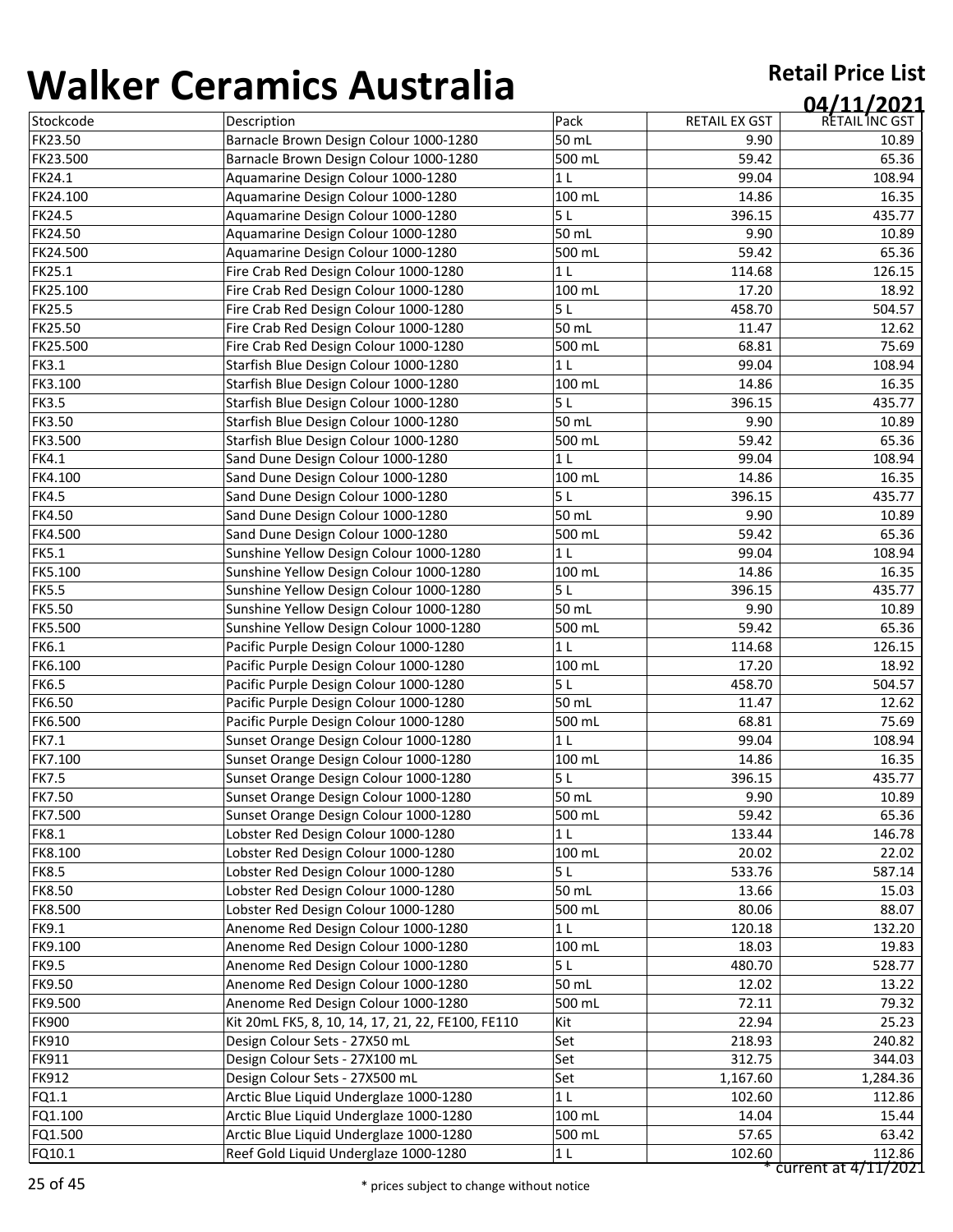| , , , , , , , , | <u>sei annes 7 iasceana</u>             |                |                      | 04/11/2021           |
|-----------------|-----------------------------------------|----------------|----------------------|----------------------|
| Stockcode       | Description                             | Pack           | <b>RETAIL EX GST</b> | RETAIL INC GST       |
| FQ10.100        | Reef Gold Liquid Underglaze 1000-1280   | 100 mL         | 14.88                | 16.37                |
| FQ10.500        | Reef Gold Liquid Underglaze 1000-1280   | 500 mL         | 57.65                | 63.42                |
| FQ11.1          | Cobalt Blue Liquid Underglaze 1000-1280 | 1 <sub>L</sub> | 102.60               | 112.86               |
| FQ11.100        | Cobalt Blue Liquid Underglaze 1000-1280 | 100 mL         | 14.88                | 16.37                |
| FQ11.500        | Cobalt Blue Liquid Underglaze 1000-1280 | 500 mL         | 57.65                | 63.42                |
| FQ12.1          | Ebony Black Liquid Underglaze 1000-1280 | 1 <sub>L</sub> | 102.60               | 112.86               |
| FQ12.100        | Ebony Black Liquid Underglaze 1000-1280 | 100 mL         | 14.88                | 16.37                |
| FQ12.5          | Ebony Black Liquid Underglaze 1000-1280 | 5L             | 410.40               | 451.44               |
| FQ12.500        | Ebony Black Liquid Underglaze 1000-1280 | 500 mL         | 57.65                | 63.42                |
| FQ13.1          | White Liquid Underglaze 1000-1280       | 1 <sub>L</sub> | 107.35               | 118.09               |
| FQ13.100        | White Liquid Underglaze 1000-1280       | 100 mL         | 15.57                | 17.13                |
| FQ13.5          | White Liquid Underglaze 1000-1280       | 5 <sub>L</sub> | 429.40               | 472.34               |
| FQ13.500        | White Liquid Underglaze 1000-1280       | 500 mL         | 60.32                | 66.35                |
| FQ14.1          | Celeste Liquid Underglaze 1000-1280     | 1 <sub>L</sub> | 107.35               | 118.09               |
| FQ14.100        | Celeste Liquid Underglaze 1000-1280     | 100 mL         | 15.57                | 17.13                |
| FQ14.500        | Celeste Liquid Underglaze 1000-1280     | 500 mL         | 60.32                | 66.35                |
| FQ15.1          | Violet Liquid Underglaze 1000-1280      | 1 <sub>L</sub> | 102.60               | 112.86               |
| FQ15.100        | Violet Liquid Underglaze 1000-1280      | 100 mL         | 14.88                | 16.37                |
| FQ15.500        | Violet Liquid Underglaze 1000-1280      | 500 mL         | 57.65                | 63.42                |
| FQ16.1          | Fawn Liquid Underglaze 1000-1280        | 1 <sub>L</sub> | 102.60               | 112.86               |
| FQ16.100        | Fawn Liquid Underglaze 1000-1280        | 100 mL         | 14.88                | 16.37                |
| FQ16.500        | Fawn Liquid Underglaze 1000-1280        | 500 mL         | 57.65                | 63.42                |
| FQ17.1          | Orange Liquid Underglaze 1000-1280      | 1 <sub>L</sub> | 102.60               | 112.86               |
| FQ17.100        | Orange Liquid Underglaze 1000-1280      | 100 mL         | 14.88                | 16.37                |
| FQ17.500        | Orange Liquid Underglaze 1000-1280      | 500 mL         | 57.65                | 63.42                |
| FQ18.1          | Blue Grey Liquid Underglaze 1000-1280   | 1 <sub>L</sub> | 107.35               | 118.09               |
| FQ18.100        | Blue Grey Liquid Underglaze 1000-1280   | 100 mL         | 15.57                | 17.13                |
| FQ18.500        | Blue Grey Liquid Underglaze 1000-1280   | 500 mL         | 60.32                | 66.35                |
| FQ19.1          | Royal Blue Liquid Underglaze 1000-1280  | 1 <sub>L</sub> | 140.40               | 154.44               |
| FQ19.100        | Royal Blue Liquid Underglaze 1000-1280  | 100 mL         | 20.36                | 22.40                |
| FQ19.5          | Royal Blue Liquid Underglaze 1000-1280  | 5L             | 561.60               | 617.76               |
| FQ19.500        | Royal Blue Liquid Underglaze 1000-1280  | 500 mL         | 78.88                | 86.77                |
| FQ2.1           | Rose Liquid Underglaze 1000-1280        | 1 <sub>L</sub> | 102.60               | 112.86               |
| FQ2.100         | Rose Liquid Underglaze 1000-1280        | 100 mL         | 14.88                | 16.37                |
| FQ2.500         | Rose Liquid Underglaze 1000-1280        | 500 mL         | 57.65                | 63.42                |
| FQ20.1          | Victoria Green Liquid 1000-1280         | 1 L            | 110.59               | 121.65               |
| FQ20.100        | Victoria Green Liquid 1000-1280         | 100 mL         | 16.31                | 17.94                |
| FQ20.500        | Victoria Green Liquid 1000-1280         | 500 mL         | 62.86                | 69.15                |
| FQ21.1          | Jade Liquid Underglaze 1000-1280        | 1 <sub>L</sub> | 102.60               | 112.86               |
| FQ21.100        | Jade Liquid Underglaze 1000-1280        | 100 mL         | 14.88                | 16.37                |
| FQ21.500        | Jade Liquid Underglaze 1000-1280        | 500 mL         | 57.65                | 63.42                |
| FQ22.1          | Red Brown Liquid Underglaze 1000-1280   | 1 L            | 107.35               | 118.09               |
| FQ22.100        | Red Brown Liquid Underglaze 1000-1280   | 100 mL         | 15.57                | 17.13                |
| FQ22.500        | Red Brown Liquid Underglaze 1000-1280   | 500 mL         | 60.32                | 66.35                |
| FQ23.1          | Daffodil Yellow Liquid 1000-1280        | 1 <sub>L</sub> | 110.59               | 121.65               |
| FQ23.100        | Daffodil Yellow Liquid 1000-1280        | 100 mL         | 16.31                | 17.94                |
| FQ23.500        | Daffodil Yellow Liquid 1000-1280        | 500 mL         | 62.86                | 69.15                |
| FQ24.1          | Flesh Pink Liquid Underglaze 1000-1280  | 1 <sub>L</sub> | 107.35               | 118.09               |
| FQ24.100        | Flesh Pink Liquid Underglaze 1000-1280  | 100 mL         | 15.57                | 17.13                |
| FQ24.500        | Flesh Pink Liquid Underglaze 1000-1280  | 500 mL         | 60.32                | 66.35                |
| FQ25.1          | Chocolate Brown Liquid 1000-1280        | 1 <sub>L</sub> | 112.10               | 123.31               |
| FQ25.100        | Chocolate Brown Liquid 1000-1280        | 100 mL         | 16.26                | 17.89                |
| FQ25.500        | Chocolate Brown Liquid 1000-1280        | 500 mL         | 62.99                | 69.29                |
| FQ26.1          | Maroon Liquid Underglaze 1000-1280      | 1 <sub>L</sub> | 107.35               | 118.09               |
| FQ26.100        | Maroon Liquid Underglaze 1000-1280      | 100 mL         | 15.57                | 17.13                |
|                 |                                         |                |                      | current at 4/11/2021 |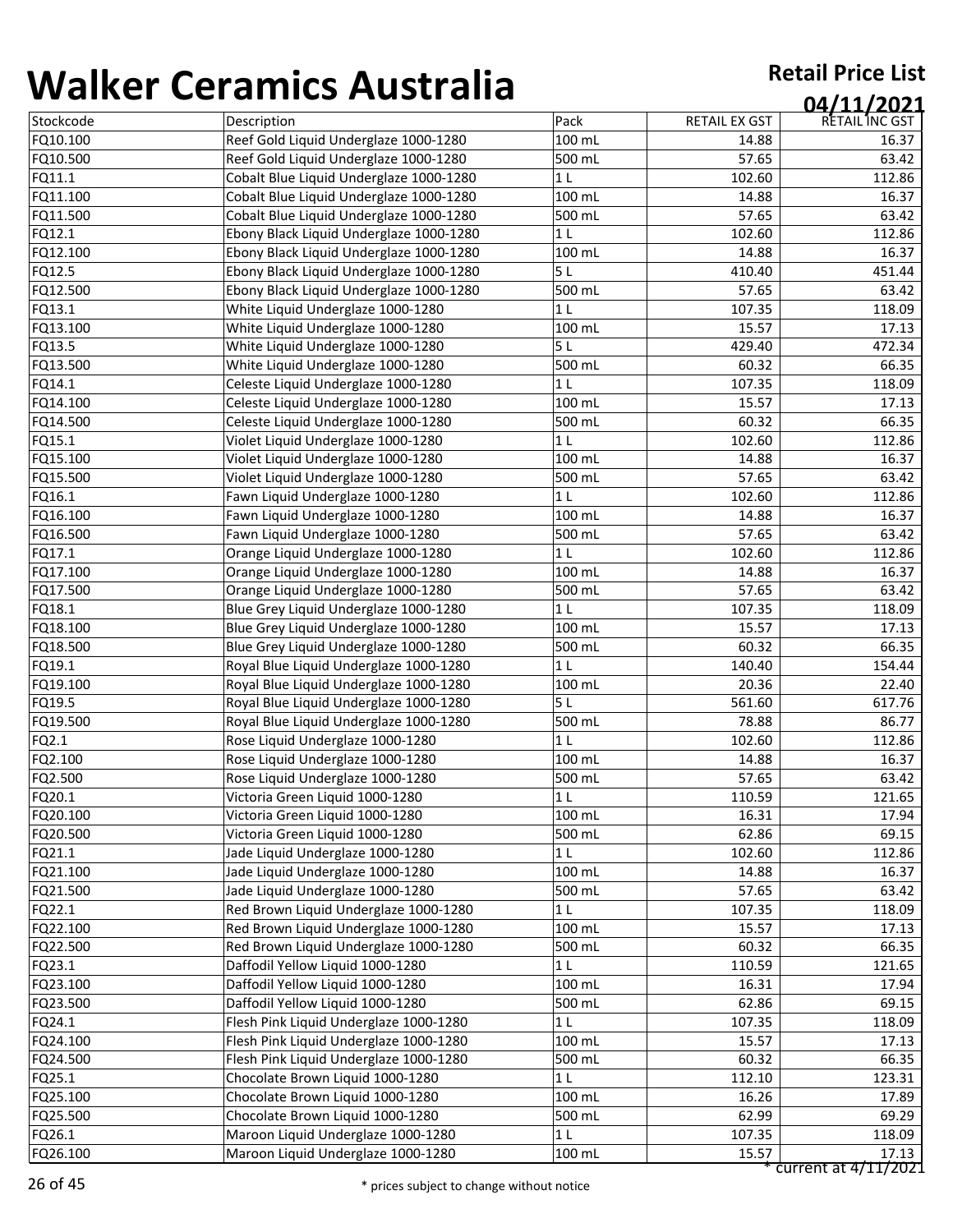| ,,,,,,,,,,, | 89999997149981399                                    |                  |               | 04/11/2021     |
|-------------|------------------------------------------------------|------------------|---------------|----------------|
| Stockcode   | Description                                          | Pack             | RETAIL EX GST | RETAIL INC GST |
| FQ26.500    | Maroon Liquid Underglaze 1000-1280                   | 500 mL           | 60.32         | 66.35          |
| FQ27.1      | Mint Green Liquid Underglaze 1000-1280               | 1 <sub>L</sub>   | 102.60        | 112.86         |
| FQ27.100    | Mint Green Liquid Underglaze 1000-1280               | 100 mL           | 14.88         | 16.37          |
| FQ27.500    | Mint Green Liquid Underglaze 1000-1280               | 500 mL           | 57.65         | 63.42          |
| FQ28.1      | Nasturtium Orange Liquid 1000-1280                   | 1 <sub>L</sub>   | 118.80        | 130.68         |
| FQ28.100    | Nasturtium Orange Liquid 1000-1280                   | 100 mL           | 17.23         | 18.95          |
| FQ28.500    | Nasturtium Orange Liquid 1000-1280                   | 500 mL           | 66.75         | 73.43          |
| FQ29.1      | Purple Liquid Underglaze 1000-1200                   | 1 <sub>L</sub>   | 102.60        | 112.86         |
| FQ29.100    | Purple Liquid Underglaze 1000-1200                   | 100 mL           | 14.88         | 16.37          |
| FQ29.500    | Purple Liquid Underglaze 1000-1200                   | 500 mL           | 57.65         | 63.42          |
| FQ3.1       | Grey Liquid Underglaze 1000-1280                     | 1 <sub>L</sub>   | 107.35        | 118.09         |
| FQ3.100     | Grey Liquid Underglaze 1000-1280                     | 100 mL           | 15.57         | 17.13          |
| FQ3.500     | Grey Liquid Underglaze 1000-1280                     | 500 mL           | 60.32         | 66.35          |
| FQ30.1      | Flame Liquid Underglaze 1000-1280                    | 1 <sub>L</sub>   | 140.40        | 154.44         |
| FQ30.100    | Flame Liquid Underglaze 1000-1280                    | 100 mL           | 20.36         | 22.40          |
| FQ30.500    | Flame Liquid Underglaze 1000-1280                    | 500 mL           | 78.88         | 86.77          |
| FQ3020      | Cesco Underglaze Set 34X20mL                         | Set              | 151.20        | 166.32         |
| FQ31.1      | Hot Orange Liquid Underglaze 1000-1280               | 1 <sub>L</sub>   | 140.40        | 154.44         |
| FQ31.100    | Hot Orange Liquid Underglaze 1000-1280               | 100 mL           | 20.36         | 22.40          |
| FQ31.500    | Hot Orange Liquid Underglaze 1000-1280               | 500 mL           | 78.88         | 86.77          |
| FQ3100      | Cesco Underglaze Set 34X100mL                        | Set              | 345.60        | 380.16         |
| FQ32.1      | Bright Red Liquid Underglaze 1000-1280               | 1 <sub>L</sub>   | 221.40        | 243.54         |
| FQ32.100    | Bright Red Liquid Underglaze 1000-1280               | 100 mL           | 32.11         | 35.32          |
| FQ32.500    | Bright Red Liquid Underglaze 1000-1280               | 500 mL           | 124.39        | 136.83         |
| FQ3500      | Cesco Underglaze Set 34X500mL                        | Set              | 1,566.00      | 1,722.60       |
| FQ4.1       | Puce Liquid Underglaze 1000-1280                     | 1 <sub>L</sub>   | 102.60        | 112.86         |
| FQ4.100     | Puce Liquid Underglaze 1000-1280                     | 100 mL           | 14.88         | 16.37          |
| FQ4.500     | Puce Liquid Underglaze 1000-1280                     | 500 mL           | 57.65         | 63.42          |
| FQ5.1       | Forest Green Liquid Underglaze 1000-1280             | 1 <sub>L</sub>   | 102.60        | 112.86         |
| FQ5.100     | Forest Green Liquid Underglaze 1000-1280             | 100 mL           | 14.88         | 16.37          |
| FQ5.500     | Forest Green Liquid Underglaze 1000-1280             | 500 mL           | 57.65         | 63.42          |
| FQ6.1       | Turtle Brown Liquid Underglaze 1000-1280             | 1 <sub>L</sub>   | 102.60        | 112.86         |
| FQ6.100     | Turtle Brown Liquid Underglaze 1000-1280             | 100 mL           | 14.88         | 16.37          |
| FQ6.500     | Turtle Brown Liquid Underglaze 1000-1280             | 500 mL           | 57.65         | 63.42          |
| FQ7.1       | Amulet Green Liquid Underglaze 1000-1280             | 1 <sub>L</sub>   | 140.40        | 154.44         |
| FQ7.100     | Amulet Green Liquid Underglaze 1000-1280             | $100 \text{ mL}$ | 20.36         | 22.40          |
| FQ7.500     | Amulet Green Liquid Underglaze 1000-1280             | 500 mL           | 78.88         | 86.77          |
| FQ8.1       | Brick Red Liquid Underglaze 1000-1280                | 1 <sub>L</sub>   | 140.40        | 154.44         |
| FQ8.100     | Brick Red Liquid Underglaze 1000-1280                | $100$ mL         | 20.36         | 22.40          |
| FQ8.500     | Brick Red Liquid Underglaze 1000-1280                | 500 mL           | 78.88         | 86.77          |
| FQ9.1       | Deep Blue Liquid Underglaze 1000-1280                | 1 <sub>L</sub>   | 118.80        | 130.68         |
| FQ9.100     | Deep Blue Liquid Underglaze 1000-1280                | 100 mL           | 17.23         | 18.95          |
| FQ9.500     | Deep Blue Liquid Underglaze 1000-1280                | 500 mL           | 66.75         | 73.43          |
| FQ900       | Test Kit 6 x 20mL 7, 8, 11, 12, 20, 23, FE100, FE110 | Kit              | 21.60         | 23.76          |
| FR180.1     | Chrome Oxide Brush On 1000-1280oC                    | 1 <sub>L</sub>   | 81.00         | 89.10          |
| FR180.100   | Chrome Oxide Brush On 1000-1280oC                    | $100$ mL         | 11.88         | 13.07          |
| FR180.500   | Chrome Oxide Brush On 1000-1280oC                    | 500 mL           | 45.51         | 50.06          |
| FR220.1     | Cobalt Carbonate Brush On 1000-1280oC                | 1 <sub>L</sub>   | 140.40        | 154.44         |
| FR220.100   | Cobalt Carbonate Brush On 1000-1280oC                | 100 mL           | 20.36         | 22.40          |
| FR220.500   | Cobalt Carbonate Brush On 1000-1280oC                | 500 mL           | 78.88         | 86.77          |
| FR260.1     | Copper Oxide Brush On 1000-1280oC                    | 1 <sub>L</sub>   | 97.20         | 106.92         |
| FR260.100   | Copper Oxide Brush On 1000-1280oC                    | 100 mL           | 14.09         | 15.50          |
| FR260.500   | Copper Oxide Brush On 1000-1280oC                    | 500 mL           | 54.62         | 60.08          |
| FR490.1     | Ferric Oxide Brush On 1000-1280oC                    | 1 <sub>L</sub>   | 70.20         | 77.22          |
| FR490.100   | Ferric Oxide Brush On 1000-1280oC                    | 100 mL           | 10.26         | 11.29          |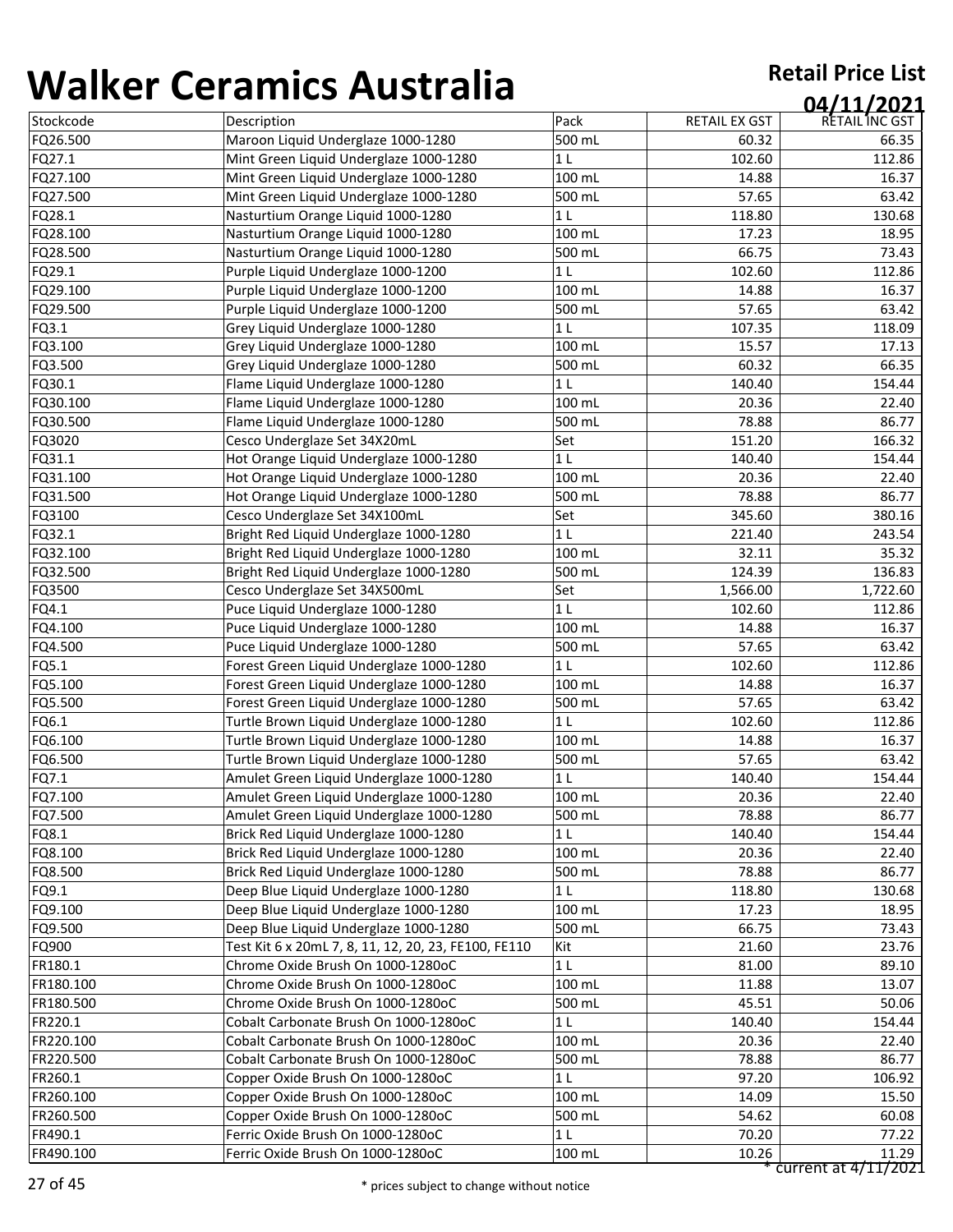| ,,,,,,,,,,       |                                                         |                  |               | 04/11/2021     |
|------------------|---------------------------------------------------------|------------------|---------------|----------------|
| Stockcode        | Description                                             | Pack             | RETAIL EX GST | RETAIL INC GST |
| FR490.500        | Ferric Oxide Brush On 1000-1280oC                       | 500 mL           | 39.44         | 43.38          |
| FR620.1          | Manganese Dioxide Brush On 1000-1280oC                  | 1 <sub>L</sub>   | 81.00         | 89.10          |
| FR620.100        | Manganese Dioxide Brush On 1000-1280oC                  | 100 mL           | 11.75         | 12.93          |
| FR620.500        | Manganese Dioxide Brush On 1000-1280oC                  | 500 mL           | 45.51         | 50.06          |
| FTP01            | Tiss Trans TP01 Geisha 260x260                          | each             | 10.75         | 11.83          |
| FTP04            | Tiss Trans TP04 Landscape 260x260                       | each             | 10.75         | 11.83          |
| FTPB1            | Tiss Trans TPB1 Blue Grapevine 440x320                  | each             | 11.50         | 12.65          |
| FTPB10           | Tiss Trans TPB10 Butterflies 440x300                    | each             | 11.50         | 12.65          |
| FTPB11           | Tiss Trans TPB11 Small Flowers 430x300                  | each             | 11.50         | 12.65          |
| FTPB12           | Tiss Trans TPB12 Owls 430x300                           | each             | 11.50         | 12.65          |
| FTPB17           | Tiss Trans TPB17 Blue Circle Links 420x310              | each             | 11.50         | 12.65          |
| FTPB20           | Tiss Trans Sml Petals Red Blue TPB20 440x300            | each             | 15.10         | 16.61          |
| FTPB21           | Tiss Trans Wh Flr Blue Backg TPB21 430x300              | each             | 11.50         | 12.65          |
| FTPB28           | Tiss Trans Posies Red Indigo 450x300                    | each             | 15.80         | 17.38          |
| FTPB3            | Tiss Trans TPB3 Lge Blue Flwrs 420x310                  | each             | 11.50         | 12.65          |
| FTPB32           | Tiss Trans Leaves Waving Turqoise TPB32 410x280         | each             | 11.50         | 12.65          |
| FTPB34           | Tiss Trans Sails Dark Blue TPB34 410x280                | each             | 11.50         | 12.65          |
| FTPB41           | Tiss Trans TPB41 Bottlebrush 410x280                    | each             | 11.50         | 12.65          |
| FTPB5            | Tiss Trans TPB5 Blue Swirls 410x310                     | each             | 11.50         | 12.65          |
| FTPB51           | Tiss Trans TPB51 Rose Stem 280x250                      | each             | 11.50         | 12.65          |
| FTPB6            | Tiss Trans TPB6 Sml Blue Flwrs 420x280                  | each             | 11.50         | 12.65          |
| FTPB7            | Tiss Trans TPB7 Wheat&Flower390x280                     | each             | 11.50         | 12.65          |
| FTPB8            | Tiss Trans TPB8 Sml Daisy Chain 430x280                 | each             | 11.50         | 12.65          |
| FTPC3            | Tiss Trans 5 Colour Floral TPC3 410x300                 | each             | 19.35         | 21.29          |
| FTPC6            | Tiss Trans Lillies GrnRedBlOr TPC6 400x280              | each             | 16.90         | 18.59          |
| FTPC7            | Tiss Trans Lavender TPC7 420x270                        | each             | 16.90         | 18.59          |
| FTPP2            | Tiss Trans TPP2 Pink Leaf&Flwr 430x320                  | each             | 11.50         | 12.65          |
| FTPP4            | Tiss Trans TPP4 Pink Flowers430x310                     | each             | 11.50         | 12.65          |
| FTPP9            | Tiss Trans TPP9 Pink Ige Flwrs 440x320                  | each             | 11.50         | 12.65          |
| <b>FTPPLAIN</b>  | Tiss Trans Plain 470x340                                | each             | 7.00          | 7.70           |
| FTPR23           | Tiss Trans Small Leaves Red 430x300                     | each             | 15.80         | 17.38          |
| FTPS4            | Tiss Trans TPS4 Blue Flwrs 430x310                      | each             | 11.50         | 12.65          |
| FTPW1            | Tiss Trans TPW1 Wht Raised Vine 410x310                 | each             | 20.75         | 22.83          |
| FTPW3            | Tiss Trans TPW3 Turq Raised Swirls 410x310              | each             | 20.75         | 22.83          |
| FTPW4            | Tiss Trans TPW4 Lilac Raised Swirls 410x310             | each             | 20.75         | 22.83          |
| <b>FU406</b>     | <b>Underglaze Pencil Black</b>                          | each             | 26.70         | 29.37          |
| <b>FU422</b>     | <b>Underglaze Pencil Brown</b>                          | each             | 26.70         | 29.37          |
| <b>FU424</b>     | <b>Underglaze Pencil Blue</b>                           | each             | 26.70         | 29.37          |
| <b>FU426</b>     | Underglaze Pencil Green                                 | each             | 26.70         | 29.37          |
| <b>FU428</b>     | Underglaze Pencil Pink\Red                              | each             | 26.70         | 29.37          |
| <b>FU430</b>     | <b>Underglaze Pencil Yellow</b>                         | each             | 26.70         | 29.37          |
| FW <sub>28</sub> | Kit - Potters Stains 3-5g each colour                   | each             | 20.00         | 22.00          |
| FW5020.1         | Manganese Alumina Pink Potters Stain - Max 1300oC 1 kg  |                  | 122.88        | 135.17         |
| FW5020.100       | Manganese Alumina Pink Potters Stain - Max 1300oC 100 g |                  | 21.94         | 24.13          |
| FW5020.250       | Manganese Alumina Pink Potters Stain - Max 1300oC 250 g |                  | 46.61         | 51.27          |
| FW5020.5         | Manganese Alumina Pink Potters Stain - Max 1300oC 5 kg  |                  | 522.23        | 574.45         |
| FW5020.50        | Manganese Alumina Pink Potters Stain - Max 1300oC 50 g  |                  | 12.91         | 14.20          |
| FW5020.500       | Manganese Alumina Pink Potters Stain - Max 1300oC 500 g |                  | 81.57         | 89.73          |
| FW5021.1         | Intense Burgundy Potters Stain - Max 1250oC             | 1 kg             | 103.64        | 114.00         |
| FW5021.100       | Intense Burgundy Potters Stain - Max 1250oC             | 100 <sub>g</sub> | 18.50         | 20.35          |
| FW5021.250       | Intense Burgundy Potters Stain - Max 1250oC             | 250 <sub>g</sub> | 39.31         | 43.24          |
| FW5021.5         | Intense Burgundy Potters Stain - Max 1250oC             | 5 kg             | 440.49        | 484.54         |
| FW5021.50        | Intense Burgundy Potters Stain - Max 1250oC             | 50g              | 10.89         | 11.98          |
| FW5021.500       | Intense Burgundy Potters Stain - Max 1250oC             | 500 <sub>g</sub> | 68.80         | 75.68          |
| FW5053.1         | Pink Potters Stain - Max 1250oC                         | 1 kg             | 112.19        | 123.41         |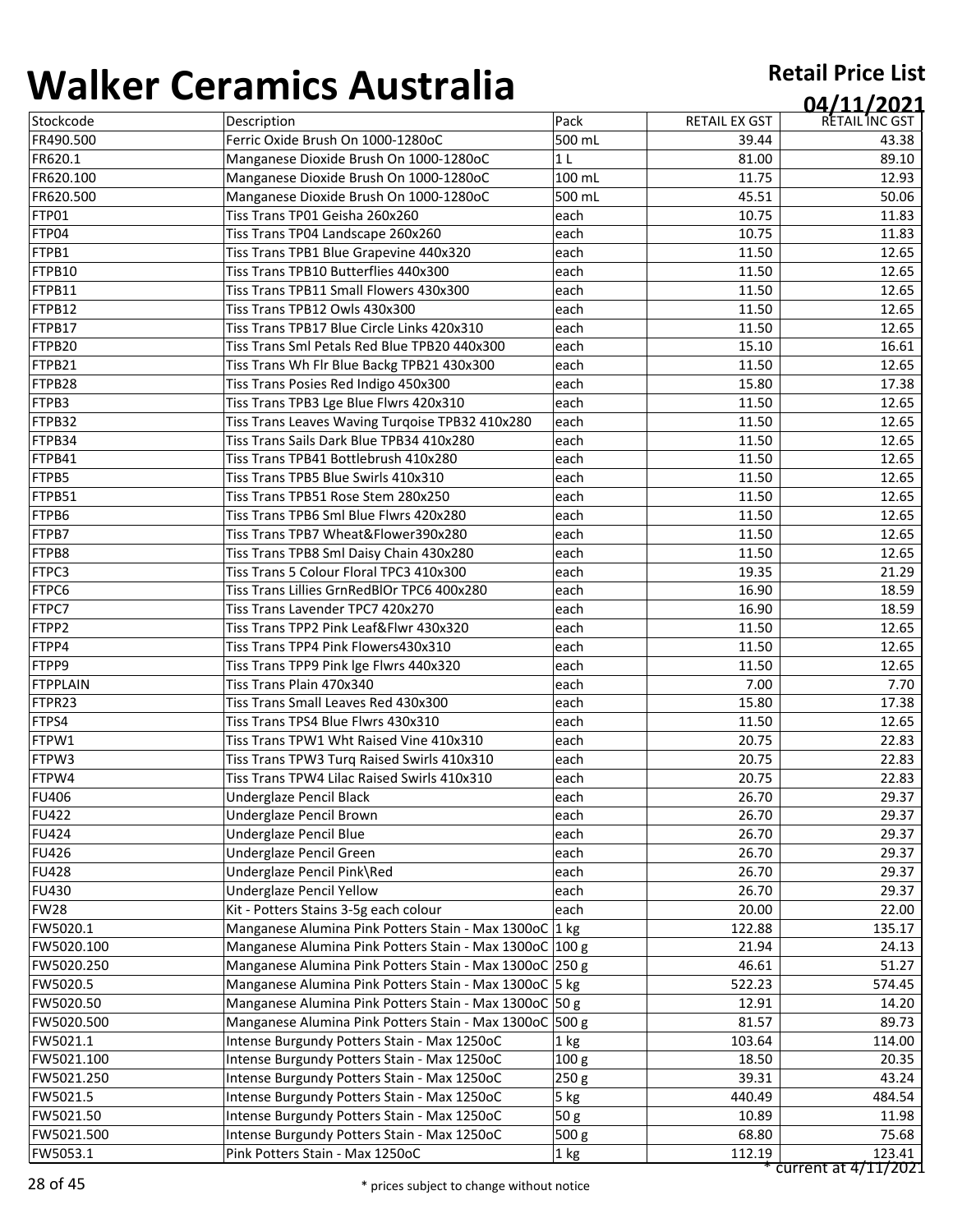| ,,,,,,,,,,    |                                                |                  |               | 04/11/2021     |
|---------------|------------------------------------------------|------------------|---------------|----------------|
| Stockcode     | Description                                    | Pack             | RETAIL EX GST | RETAIL INC GST |
| FW5053.100    | Pink Potters Stain - Max 1250oC                | 100 <sub>g</sub> | 20.02         | 22.02          |
| FW5053.250    | Pink Potters Stain - Max 1250oC                | 250g             | 42.56         | 46.82          |
| FW5053.5      | Pink Potters Stain - Max 1250oC                | 5 kg             | 490.54        | 539.59         |
| FW5053.50     | Pink Potters Stain - Max 1250oC                | 50g              | 11.79         | 12.97          |
| FW5053.500    | Pink Potters Stain - Max 1250oC                | 500 g            | 74.47         | 81.92          |
| FW5108.1      | Golden Brown Potters Stain - Max 1300oC        | 1 kg             | 58.77         | 64.65          |
| FW5108.100    | Golden Brown Potters Stain - Max 1300oC        | 100 <sub>g</sub> | 10.49         | 11.54          |
| FW5108.250    | Golden Brown Potters Stain - Max 1300oC        | 250 g            | 22.29         | 24.52          |
| FW5108.5      | Golden Brown Potters Stain - Max 1300oC        | 5 kg             | 249.76        | 274.74         |
| FW5108.50     | Golden Brown Potters Stain - Max 1300oC        | 50g              | 6.31          | 6.94           |
| FW5108.500    | Golden Brown Potters Stain - Max 1300oC        | 500 g            | 39.01         | 42.91          |
| FW5109.1      | Red Brown Potters Stain - Max 1300oC           | 1 kg             | 58.77         | 64.65          |
| FW5109.100    | Red Brown Potters Stain - Max 1300oC           | 100 <sub>g</sub> | 10.49         | 11.54          |
| FW5109.250    | Red Brown Potters Stain - Max 1300oC           | 250 g            | 22.29         | 24.52          |
| FW5109.5      | Red Brown Potters Stain - Max 1300oC           | $5$ kg           | 249.76        | 274.74         |
| FW5109.50     | Red Brown Potters Stain - Max 1300oC           | 50 g             | 6.31          | 6.94           |
| FW5109.500    | Red Brown Potters Stain - Max 1300oC           | 500 <sub>g</sub> | 39.01         | 42.91          |
| FW5120.1      | Intense Coral Potters Stain - Max 1250oC       | 1 kg             | 80.14         | 88.15          |
| FW5120.100    | Intense Coral Potters Stain - Max 1250oC       | 100 g            | 14.31         | 15.74          |
| FW5120.250    | Intense Coral Potters Stain - Max 1250oC       | 250 g            | 30.40         | 33.44          |
| FW5120.5      | Intense Coral Potters Stain - Max 1250oC       | 5 kg             | 340.58        | 374.64         |
| FW5120.50     | Intense Coral Potters Stain - Max 1250oC       | 50g              | 8.74          | 9.61           |
| FW5120.500    | Intense Coral Potters Stain - Max 1250oC       | 500 g            | 53.19         | 58.51          |
| FW5190.1      | Deep Brown Potters Stain - Max 1300oC          | 1 kg             | 85.48         | 94.03          |
| FW5190.100    | Deep Brown Potters Stain - Max 1300oC          | 100 <sub>g</sub> | 15.26         | 16.79          |
| FW5190.250    | Deep Brown Potters Stain - Max 1300oC          | 250g             | 32.43         | 35.67          |
| FW5190.5      | Deep Brown Potters Stain - Max 1300oC          | 5 kg             | 363.29        | 399.62         |
| FW5190.50     | Deep Brown Potters Stain - Max 1300oC          | 50 <sub>g</sub>  | 8.98          | 9.88           |
| FW5190.500    | Deep Brown Potters Stain - Max 1300oC          | 500 g            | 56.74         | 62.41          |
| FW5203.1      | Chrome Green NEW Potters Stain - Max 1300oC    | 1 <sub>kg</sub>  | 69.45         | 76.40          |
| FW5203.100    | Chrome Green NEW Potters Stain - Max 1300oC    | 100 <sub>g</sub> | 12.63         | 13.89          |
| FW5203.250    | Chrome Green NEW Potters Stain - Max 1300oC    | 250g             | 26.35         | 28.99          |
| FW5203.5      | Chrome Green NEW Potters Stain - Max 1300oC    | 5 kg             | 295.17        | 324.69         |
| FW5203.50     | Chrome Green NEW Potters Stain - Max 1300oC    | 50 <sub>g</sub>  | 7.77          | 8.55           |
| FW5203.500    | Chrome Green NEW Potters Stain - Max 1300oC    | 500 g            | 46.11         | 50.72          |
| FW5228.1      | Blue Green Potters Stain - Max 1300oC          | $ 1$ kg          | 117.54        | 129.29         |
| FW5228.100    | Blue Green Potters Stain - Max 1300oC          | 100 <sub>g</sub> | 20.99         | 23.09          |
| FW5228.250    | Blue Green Potters Stain - Max 1300oC          | 250 g            | 44.58         | 49.04          |
| FW5228.5      | Blue Green Potters Stain - Max 1300oC          | 5 kg             | 499.52        | 549.47         |
| FW5228.50     | Blue Green Potters Stain - Max 1300oC          | 50 <sub>g</sub>  | 12.34         | 13.57          |
| FW5228.500    | Blue Green Potters Stain - Max 1300oC          | 500 <sub>g</sub> | 78.02         | 85.82          |
| <b>FW5239</b> | Bright Green Potters Stain PER KG              | $1$ kg           | 90.00         | 99.00          |
| FW5239.1      | Bright Green Potters Stain - Max 1300oC        | 1 kg             | 96.17         | 105.79         |
| FW5239.100    | Bright Green Potters Stain - Max 1300oC        | 100 <sub>g</sub> | 17.17         | 18.89          |
| FW5239.250    | Bright Green Potters Stain - Max 1300oC        | 250 <sub>g</sub> | 36.48         | 40.13          |
| FW5239.5      | Bright Green Potters Stain - Max 1300oC        | $5$ kg           | 408.70        | 449.57         |
| FW5239.50     | Bright Green Potters Stain - Max 1300oC        | 50 <sub>g</sub>  | 10.10         | 11.11          |
| FW5239.500    | Bright Green Potters Stain - Max 1300oC        | 500 g            | 63.83         | 70.21          |
| FW5301.1      | Intense Cobalt Blue Potters Stain - Max 1300oC | 1 kg             | 192.33        | 211.56         |
| FW5301.100    | Intense Cobalt Blue Potters Stain - Max 1300oC | 100 <sub>g</sub> | 34.33         | 37.76          |
| FW5301.250    | Intense Cobalt Blue Potters Stain - Max 1300oC | 250 <sub>g</sub> | 72.96         | 80.26          |
| FW5301.5      | Intense Cobalt Blue Potters Stain - Max 1300oC | 5 kg             | 817.40        | 899.14         |
| FW5301.50     | Intense Cobalt Blue Potters Stain - Max 1300oC | 50 g             | 20.19         | 22.21          |
| FW5301.500    | Intense Cobalt Blue Potters Stain - Max 1300oC | 500 g            | 127.66        | 140.43         |
| FW5309.1      | Intense Sky Blue Potters Stain - Max 1300oC    | $ 1$ kg          | 90.82         | 99.90          |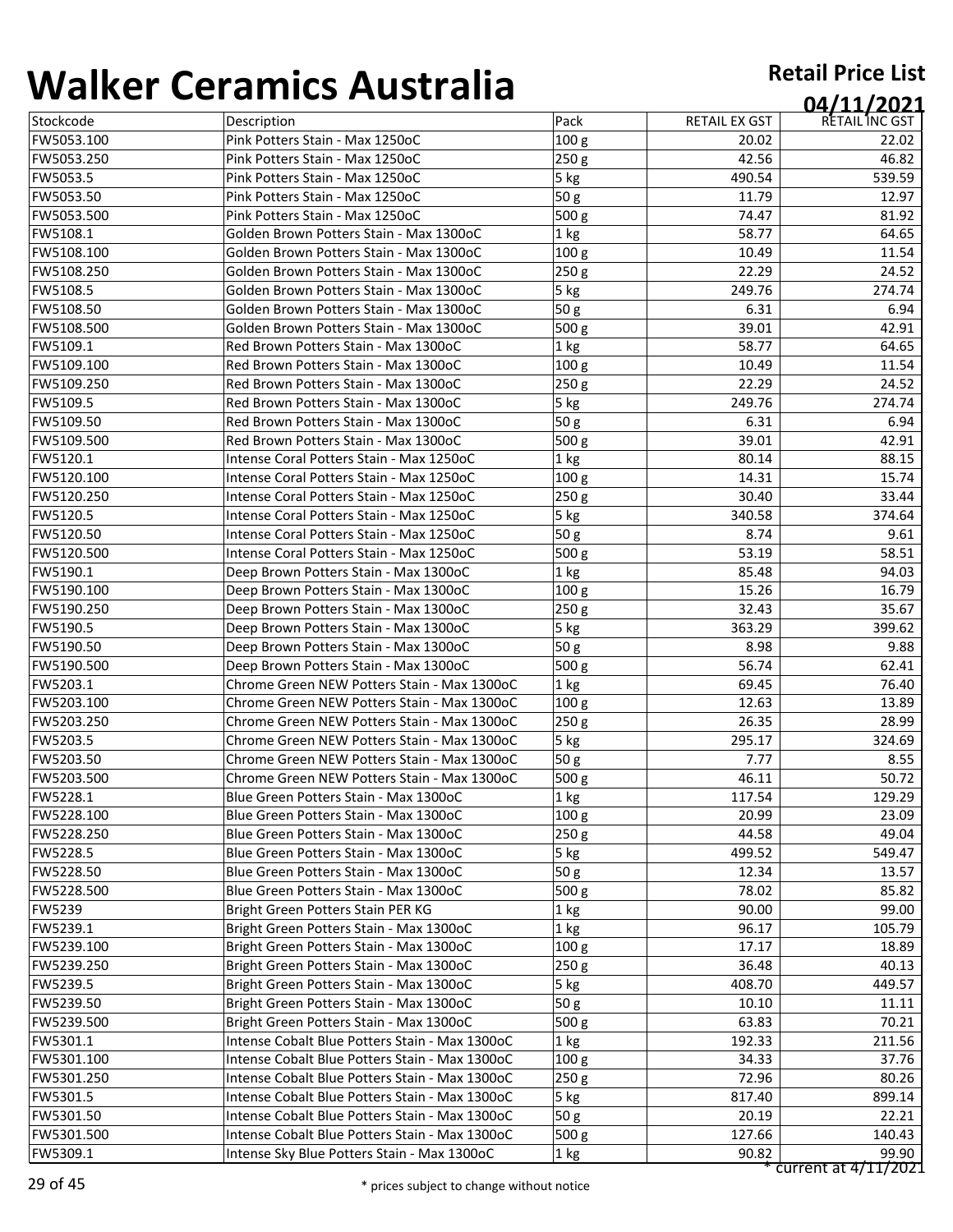| ,,,,,,,,,, | <u>sei annes 7 iasceana</u>                    |                  |               | 04/11/2021     |
|------------|------------------------------------------------|------------------|---------------|----------------|
| Stockcode  | Description                                    | Pack             | RETAIL EX GST | RETAIL INC GST |
| FW5309.100 | Intense Sky Blue Potters Stain - Max 1300oC    | 100 <sub>g</sub> | 16.21         | 17.83          |
| FW5309.250 | Intense Sky Blue Potters Stain - Max 1300oC    | 250 <sub>g</sub> | 34.45         | 37.90          |
| FW5309.5   | Intense Sky Blue Potters Stain - Max 1300oC    | 5 kg             | 386.00        | 424.60         |
| FW5309.50  | Intense Sky Blue Potters Stain - Max 1300oC    | 50g              | 9.71          | 10.68          |
| FW5309.500 | Intense Sky Blue Potters Stain - Max 1300oC    | 500 g            | 60.28         | 66.31          |
| FW5344.1   | Intense Royal Blue Potters Stain - Max 1300oC  | 1 kg             | 176.30        | 193.93         |
| FW5344.100 | Intense Royal Blue Potters Stain - Max 1300oC  | 100 g            | 31.47         | 34.62          |
| FW5344.250 | Intense Royal Blue Potters Stain - Max 1300oC  | 250 g            | 66.88         | 73.57          |
| FW5344.5   | Intense Royal Blue Potters Stain - Max 1300oC  | 5 kg             | 752.81        | 828.09         |
| FW5344.50  | Intense Royal Blue Potters Stain - Max 1300oC  | 50g              | 18.52         | 20.37          |
| FW5344.500 | Intense Royal Blue Potters Stain - Max 1300oC  | 500 g            | 117.03        | 128.73         |
| FW5377.1   | Intense Bright Blue Potters Stain - Max 1300oC | 1 kg             | 149.59        | 164.55         |
| FW5377.100 | Intense Bright Blue Potters Stain - Max 1300oC | 100 g            | 26.70         | 29.37          |
| FW5377.250 | Intense Bright Blue Potters Stain - Max 1300oC | 250g             | 56.74         | 62.41          |
| FW5377.5   | Intense Bright Blue Potters Stain - Max 1300oC | $5$ kg           | 635.76        | 699.34         |
| FW5377.50  | Intense Bright Blue Potters Stain - Max 1300oC | 50 <sub>g</sub>  | 15.71         | 17.28          |
| FW5377.500 | Intense Bright Blue Potters Stain - Max 1300oC | 500 g            | 99.30         | 109.23         |
| FW5390.1   | Intense Lavender Potters Stain - Max 1250oC    | 1 kg             | 192.33        | 211.56         |
| FW5390.100 | Intense Lavender Potters Stain - Max 1250oC    | 100 <sub>g</sub> | 34.33         | 37.76          |
| FW5390.250 | Intense Lavender Potters Stain - Max 1250oC    | 250g             | 72.96         | 80.26          |
| FW5390.5   | Intense Lavender Potters Stain - Max 1250oC    | 5 <sub>kg</sub>  | 817.40        | 899.14         |
| FW5390.50  | Intense Lavender Potters Stain - Max 1250oC    | 50g              | 20.19         | 22.21          |
| FW5390.500 | Intense Lavender Potters Stain - Max 1250oC    | 500 g            | 127.66        | 140.43         |
| FW5401.1   | Intense Yellow Potters Stain - Max 1300oC      | 1 kg             | 74.80         | 82.28          |
| FW5401.100 | Intense Yellow Potters Stain - Max 1300oC      | 100 <sub>g</sub> | 13.36         | 14.70          |
| FW5401.250 | Intense Yellow Potters Stain - Max 1300oC      | 250g             | 28.37         | 31.21          |
| FW5401.5   | Intense Yellow Potters Stain - Max 1300oC      | 5 kg             | 317.88        | 349.67         |
| FW5401.50  | Intense Yellow Potters Stain - Max 1300oC      | 50g              | 7.85          | 8.64           |
| FW5401.500 | Intense Yellow Potters Stain - Max 1300oC      | 500 g            | 49.65         | 54.62          |
| FW5463.1   | Tin Vanadium Yellow Potters Stain - Max 1250oC | 1 kg             | 197.67        | 217.44         |
| FW5463.100 | Tin Vanadium Yellow Potters Stain - Max 1250oC | 100 <sub>g</sub> | 35.28         | 38.81          |
| FW5463.250 | Tin Vanadium Yellow Potters Stain - Max 1250oC | 250g             | 74.98         | 82.48          |
| FW5463.50  | Tin Vanadium Yellow Potters Stain - Max 1250oC | 50g              | 20.76         | 22.84          |
| FW5463.500 | Tin Vanadium Yellow Potters Stain - Max 1250oC | 500 g            | 131.21        | 144.33         |
| FW5601.1   | Black (Cobalt Free) Potters Stain - Max 1300oC | 1 kg             | 117.54        | 129.29         |
| FW5601.100 | Black (Cobalt Free) Potters Stain - Max 1300oC | 100 g            | 20.99         | 23.09          |
| FW5601.250 | Black (Cobalt Free) Potters Stain - Max 1300oC | 250 <sub>g</sub> | 44.58         | 49.04          |
| FW5601.5   | Black (Cobalt Free) Potters Stain - Max 1300oC | 5 kg             | 499.52        | 549.47         |
| FW5601.50  | Black (Cobalt Free) Potters Stain - Max 1300oC | 50 <sub>g</sub>  | 12.34         | 13.57          |
| FW5601.500 | Black (Cobalt Free) Potters Stain - Max 1300oC | 500 <sub>g</sub> | 78.02         | 85.82          |
| FW5603.1   | Grey Potters Stain - Max 1300oC                | 1 kg             | 149.59        | 164.55         |
| FW5603.100 | Grey Potters Stain - Max 1300oC                | 100 <sub>g</sub> | 26.70         | 29.37          |
| FW5603.250 | Grey Potters Stain - Max 1300oC                | 250 <sub>g</sub> | 56.74         | 62.41          |
| FW5603.50  | Grey Potters Stain - Max 1300oC                | 50 <sub>g</sub>  | 15.71         | 17.28          |
| FW5603.500 | Grey Potters Stain - Max 1300oC                | 500 <sub>g</sub> | 99.30         | 109.23         |
| FW5605.1   | Tin Blue Grey Potters Stain - Max 1300oC       | 1 kg             | 128.22        | 141.04         |
| FW5605.100 | Tin Blue Grey Potters Stain - Max 1300oC       | 100 <sub>g</sub> | 22.89         | 25.18          |
| FW5605.250 | Tin Blue Grey Potters Stain - Max 1300oC       | 250 <sub>g</sub> | 48.64         | 53.50          |
| FW5605.5   | Tin Blue Grey Potters Stain - Max 1300oC       | 5 kg             | 548.82        | 603.70         |
| FW5605.50  | Tin Blue Grey Potters Stain - Max 1300oC       | 50 g             | 13.46         | 14.81          |
| FW5605.500 | Tin Blue Grey Potters Stain - Max 1300oC       | 500 g            | 85.12         | 93.63          |
| FW5674.1   | Intense Black Potters Stain - Max 1300oC       | 1 kg             | 160.28        | 176.31         |
| FW5674.100 | Intense Black Potters Stain - Max 1300oC       | 100 <sub>g</sub> | 28.61         | 31.47          |
| FW5674.250 | Intense Black Potters Stain - Max 1300oC       | 250 <sub>g</sub> | 60.80         | 66.88          |
| FW5674.5   | Intense Black Potters Stain - Max 1300oC       | 5 kg             | 681.17        | 749.29         |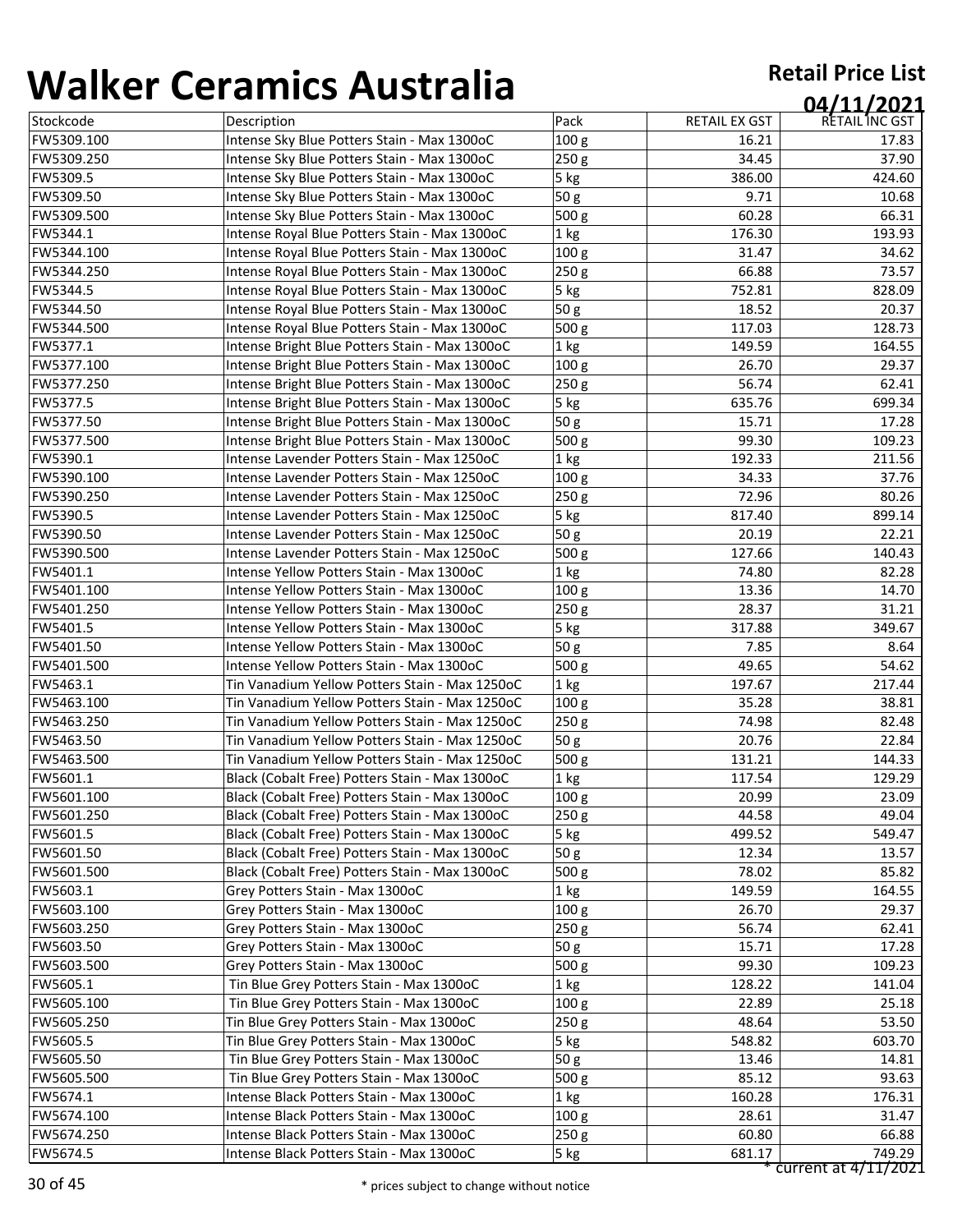| ,,,,,,,,,,,      |                                                |                  |               | 04/11/2021           |
|------------------|------------------------------------------------|------------------|---------------|----------------------|
| Stockcode        | Description                                    | Pack             | RETAIL EX GST | RETAIL INC GST       |
| FW5674.50        | Intense Black Potters Stain - Max 1300oC       | 50 g             | 16.83         | 18.51                |
| FW5674.500       | Intense Black Potters Stain - Max 1300oC       | 500 g            | 106.39        | 117.03               |
| FW5700.1         | White Potters Colour Stain - Max 1300oC        | 1 kg             | 32.06         | 35.27                |
| FW5700.100       | White Potters Colour Stain - Max 1300oC        | 100 <sub>g</sub> | 6.80          | 7.48                 |
| FW5700.250       | White Potters Colour Stain - Max 1300oC        | 250 <sub>g</sub> | 12.16         | 13.38                |
| FW5700.5         | White Potters Colour Stain - Max 1300oC        | 5 kg             | 136.23        | 149.85               |
| FW5700.50        | White Potters Colour Stain - Max 1300oC        | 50 g             | 4.86          | 5.35                 |
| FW5700.500       | White Potters Colour Stain - Max 1300oC        | 500 g            | 21.27         | 23.40                |
| FW5803.1         | Red Potters Stain - Max 1300oC                 | 1 kg             | 154.93        | 170.42               |
| FW5803.100       | Red Potters Stain - Max 1300oC                 | 100 <sub>g</sub> | 27.65         | 30.42                |
| FW5803.250       | Red Potters Stain - Max 1300oC                 | 250 g            | 58.77         | 64.65                |
| FW5803.5         | Red Potters Stain - Max 1300oC                 | 5 kg             | 658.46        | 724.31               |
| FW5803.50        | Red Potters Stain - Max 1300oC                 | 50g              | 16.27         | 17.90                |
| FW5803.500       | Red Potters Stain - Max 1300oC                 | 500 <sub>g</sub> | 102.84        | 113.12               |
| FW5806.1         | Bright Red (Cd.Zr.) Potters Stain - Max 1250oC | 1 <sub>kg</sub>  | 186.99        | 205.69               |
| FW5806.100       | Bright Red (Cd.Zr.) Potters Stain - Max 1250oC | 100 <sub>g</sub> | 33.38         | 36.72                |
| FW5806.250       | Bright Red (Cd.Zr.) Potters Stain - Max 1250oC | 250g             | 70.93         | 78.02                |
| FW5806.5         | Bright Red (Cd.Zr.) Potters Stain - Max 1250oC | 5 kg             | 794.70        | 874.17               |
| FW5806.50        | Bright Red (Cd.Zr.) Potters Stain - Max 1250oC | 50g              | 19.64         | 21.60                |
| FW5806.500       | Bright Red (Cd.Zr.) Potters Stain - Max 1250oC | 500 g            | 124.12        | 136.53               |
| FW5818.1         | Intense Orange Potters Stain - Max 1250oC      | 1 <sub>kg</sub>  | 170.96        | 188.06               |
| FW5818.100       | Intense Orange Potters Stain - Max 1250oC      | 100 <sub>g</sub> | 30.52         | 33.57                |
| FW5818.250       | Intense Orange Potters Stain - Max 1250oC      | 250 g            | 64.85         | 71.34                |
| FW5818.5         | Intense Orange Potters Stain - Max 1250oC      | 5 kg             | 726.58        | 799.24               |
| FW5818.50        | Intense Orange Potters Stain - Max 1250oC      | 50g              | 17.95         | 19.75                |
| FW5818.500       | Intense Orange Potters Stain - Max 1250oC      | 500 g            | 113.49        | 124.84               |
| FW5827.1         | Fire Engine Red Potters Stain - Max 1250oC     | 1 kg             | 208.36        | 229.20               |
| FW5827.100       | Fire Engine Red Potters Stain - Max 1250oC     | 100 <sub>g</sub> | 37.19         | 40.91                |
| FW5827.250       | Fire Engine Red Potters Stain - Max 1250oC     | 250g             | 79.04         | 86.94                |
| FW5827.5         | Fire Engine Red Potters Stain - Max 1250oC     | 5 kg             | 888.80        | 977.68               |
| FW5827.50        | Fire Engine Red Potters Stain - Max 1250oC     | 50g              | 21.88         | 24.07                |
| FW5827.500       | Fire Engine Red Potters Stain - Max 1250oC     | 500 g            | 138.31        | 152.14               |
| FY1010.100       | Liquid Bright Gold 10% 100gm                   | 100 <sub>g</sub> | 1,500.00      | 1,650.00             |
| FY1010.2         | Liquid Bright Gold 10% 2gm                     | 2g               | 45.00         | 49.50                |
| FY1010.25        | Liquid Bright Gold 10% 25gm                    | 25g              | 470.00        | 517.00               |
| FY1010.50        | Liquid Bright Gold 10% 50gm                    | 50 g             | 875.00        | 962.50               |
| FY1012.20        | Gold/Platinum Thinner 20mL                     | <b>20 ML</b>     | 7.65          | 8.42                 |
| FY2002.100       | Mother Of Pearl Lustre 100gm                   | 100 <sub>g</sub> | 75.00         | 82.50                |
| FY2002.20        | Mother Of Pearl Lustre 20gm                    | 20 <sub>g</sub>  | 17.00         | 18.70                |
| FY2002.5         | Mother Of Pearl Lustre 5gm                     | 5g               | 6.80          | 7.48                 |
| GDANBF.GD        | Decal - Butterflies - Gold                     | 23K GOLD         | 15.06         | 16.57                |
| GDANBF.PT        | Decal - Butterflies - Platinum                 | <b>PLATINUM</b>  | 15.06         | 16.57                |
| GDANBW.GD        | Decal - Birds on the Wire - Gold               | 23K GOLD         | 15.06         | 16.57                |
| GDANBW.PT        | Decal - Birds on the Wire - Platinum           | <b>PLATINUM</b>  | 15.06         | 16.57                |
| GDANFH.GD        | Decal - Feathers - Gold                        | 23K GOLD         | 15.06         | 16.57                |
| GDANFH.PT        | Decal - Feathers - Platinum                    | <b>PLATINUM</b>  | 15.06         | 16.57                |
| GDANIN.GD        | Decal - Insects - Gold                         | 23K GOLD         | 15.06         | 16.57                |
| GDANIN.PT        | Decal - Insects - Platinum                     | PLATINUM         | 15.06         | 16.57                |
| GDANLB.CP        | Decal - Large Butterflies - Copper             | <b>COPPER</b>    | 15.06         | 16.57                |
| GDANLB.GD        | Decal - Large Butterflies - Gold               | 23K GOLD         | 15.06         | 16.57                |
| <b>GDANLB.PT</b> | Decal - Large Butterflies - Platinum           | PLATINUM         | 15.06         | 16.57                |
| GDANVB.GD        | Decal - Vintage Bees - Gold                    | 23K GOLD         | 15.06         | 16.57                |
| GDBTFR.GD        | Decal - Ferns - Gold                           | 23K GOLD         | 15.06         | 16.57                |
| GDBTFR.PT        | Decal - Ferns - Platinum                       | PLATINUM         | 15.06         | 16.57                |
| GDBTFW.BK        | Decal - Flowers - Black                        | <b>BLACK</b>     | 11.50         | 12.65                |
|                  |                                                |                  |               | current at 4/11/2021 |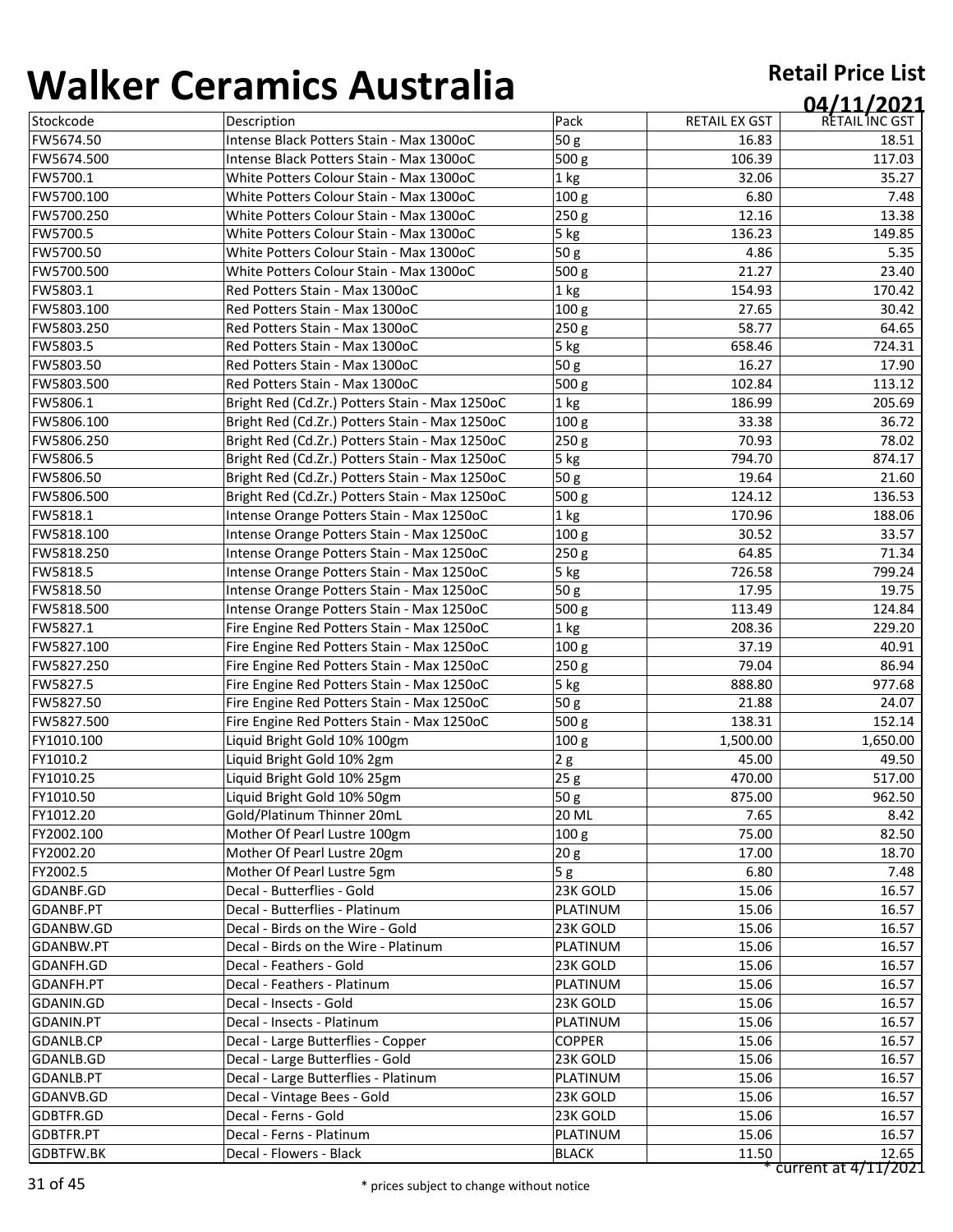|                   | 82. THE LIBRARY OF THE LIBRARY           |               |                      | 04/11/2021     |
|-------------------|------------------------------------------|---------------|----------------------|----------------|
| Stockcode         | Description                              | Pack          | <b>RETAIL EX GST</b> | RETAIL INC GST |
| GDBTFW.GD         | Decal - Flowers - Gold                   | 23K GOLD      | 15.06                | 16.57          |
| GDBTFW.PT         | Decal - Flowers - Platinum               | PLATINUM      | 15.06                | 16.57          |
| GDBTFW.WH         | Decal - Flowers - White                  | <b>WHITE</b>  | 11.50                | 12.65          |
| GDBTLLV.CP        | Decal - Large Leaves - Copper            | <b>COPPER</b> | 15.06                | 16.57          |
| GDBTLLV.GD        | Decal - Large Leaves - Gold              | 23K GOLD      | 15.06                | 16.57          |
| GDBTLLV.PT        | Decal - Large Leaves - Platinum          | PLATINUM      | 15.06                | 16.57          |
| <b>GDBTLV.CP</b>  | Decal - Leaves - Copper                  | <b>COPPER</b> | 15.06                | 16.57          |
| GDBTLV.GD         | Decal - Leaves - Gold                    | 23K GOLD      | 15.06                | 16.57          |
| GDBTLV.PT         | Decal - Leaves - Platinum                | PLATINUM      | 15.06                | 16.57          |
| GDMMCW.GD         | Decal - Crowns - Gold                    | 23K GOLD      | 15.06                | 16.57          |
| GDMMCW.PT         | Decal - Crowns - Platinum                | PLATINUM      | 15.06                | 16.57          |
| GDMMDG.GD         | Decal - Dragons - Gold                   | 23K GOLD      | 15.06                | 16.57          |
| GDMMDG.PT         | Decal - Dragons - Platinum               | PLATINUM      | 15.06                | 16.57          |
| <b>GDULAR.BK</b>  | Decal - Architecture - Black             | <b>BLACK</b>  | 11.50                | 12.65          |
| GDULBB.BK         | Decal - Boomboxes - Black                | <b>BLACK</b>  | 11.50                | 12.65          |
| GDULMH.BK         | Decal - Moustache - Black                | <b>BLACK</b>  | 11.50                | 12.65          |
| <b>GDVRRLC.BK</b> | Decal - Retro Large Cars - Black         | <b>BLACK</b>  | 11.50                | 12.65          |
| GS100             | <b>Nautical Silkscreen</b>               | each          | 26.50                | 29.15          |
| GS101             | <b>Woodland Animals Silkscreen</b>       | each          | 26.50                | 29.15          |
| GS102             | Sea Life Silkscreen                      | each          | 26.50                | 29.15          |
| GS103             | <b>Flourishes Silkscreen</b>             | each          | 26.50                | 29.15          |
| GS104             | Chevron Silkscreen                       | each          | 26.50                | 29.15          |
| GS106             | Winter/Holiday Silkscreen                | each          | 26.50                | 29.15          |
| GS107             | Season's Greetings Silkscreen            | each          | 26.50                | 29.15          |
| GS108             | Aviary - Small Birds Silkscreen          | each          | 26.50                | 29.15          |
| GS109             | Aviary - Large Birds Silkscreen          | each          | 26.50                | 29.15          |
| GS110             | <b>Botanical - Trees Silkscreen</b>      | each          | 26.50                | 29.15          |
| GS111             | <b>Botanical - Leaves Silkscreen</b>     | each          | 26.50                | 29.15          |
| GS112             | <b>Flowers Silkscreen</b>                | each          | 26.50                | 29.15          |
| GS113             | <b>Bugs Silkscreen</b>                   | each          | 26.50                | 29.15          |
| GS114             | Creepy Silkscreen                        | each          | 26.50                | 29.15          |
| GS115             | <b>Dragons Silkscreen</b>                | each          | 26.50                | 29.15          |
| GS116             | <b>Stylized Silkscreen</b>               | each          | 26.50                | 29.15          |
| GS117             | Vintage/Retro Silkscreen                 | each          | 26.50                | 29.15          |
| GS118             | <b>Halloween Silkscreen</b>              | each          | 26.50                | 29.15          |
| GS119             | Dogs Silkscreen                          | each          | 26.50                | 29.15          |
| GS120             | Cats Silkscreen                          | each          | 26.50                | 29.15          |
| GS121             | <b>Fruits Silkscreen</b>                 | each          | 26.50                | 29.15          |
| GS122             | Vegetables Silkscreen                    | each          | 26.50                | 29.15          |
| GS123             | Symbols Silkscreen                       | each          | 26.50                | 29.15          |
| GS124             | <b>Music Silkscreen</b>                  | each          | 26.50                | 29.15          |
| GS125             | <b>Steampunk Silkscreen</b>              | each          | 26.50                | 29.15          |
| GS130             | Silkscreen Medium                        | 50g           | 4.50                 | 4.95           |
| GS131             | Sea Life 2 Silkscreen                    | each          | 26.50                | 29.15          |
| GS138             | Flowers 2 Silkscreen                     | each          | 26.50                | 29.15          |
| GS146             | Princess & Unicorns Silkscreen           | each          | 26.50                | 29.15          |
| GS149             | Flowers 3XL Silkscreen                   | each          | 26.50                | 29.15          |
| GS151             | Horses Silkscreen                        | each          | 26.50                | 29.15          |
| <b>HA10S</b>      | Banding Wheel 10 Inch MDF                | each          | 49.90                | 54.89          |
| <b>HA11</b>       | Banding Wheel 11 Inch Plastic ACO27      | each          | 17.05                | 18.76          |
| HA25H             | Shimpo High Banding Wheel 250mm Diameter | each          | 250.86               | 275.95         |
| <b>HA25L</b>      | Shimpo Low Banding Wheel 250mm Diameter  | each          | 172.68               | 189.95         |
| HA30M             | Shimpo Mid Banding Wheel 300mm Diameter  | each          | 287.23               | 315.95         |
| <b>HANL273</b>    | Cast Iron LOW Banding Wheel 216x50mm     | each          | 93.00                | 102.30         |
| HANL276           | Cast Iron HIGH Banding Wheel 260x160mm   | each          | 148.00               | 162.80         |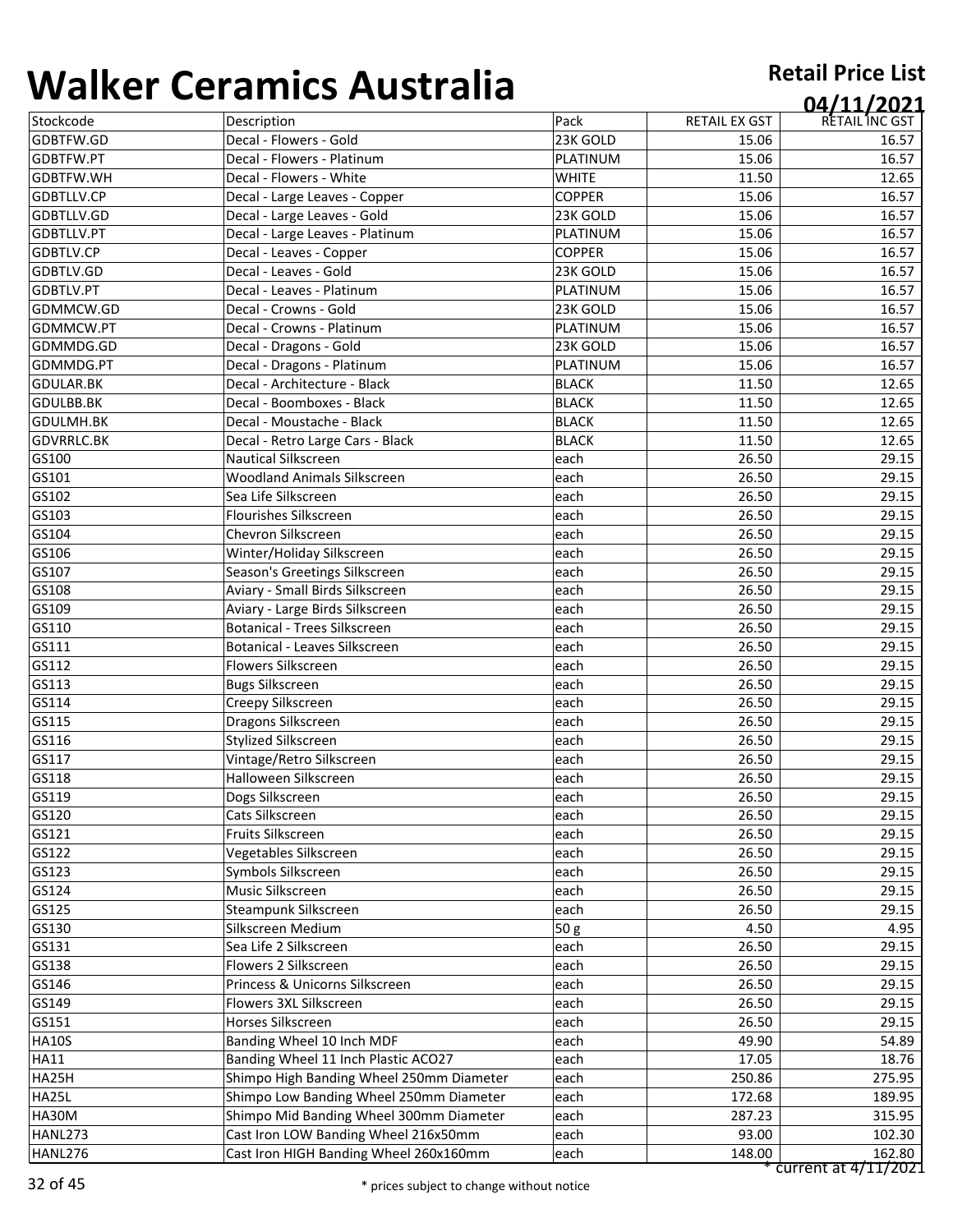| .                 | CT GITTING 7 TO JET GITE                               |      |                      | 04/11/2021           |
|-------------------|--------------------------------------------------------|------|----------------------|----------------------|
| Stockcode         | Description                                            | Pack | <b>RETAIL EX GST</b> | RETAIL INC GST       |
| <b>HB06</b>       | Wooden Batt 6 Inch 152mm                               | each | 10.10                | 11.11                |
| <b>HB07</b>       | Wooden Batt 7 Inch 178mm                               | each | 11.00                | 12.10                |
| <b>HB08</b>       | Wooden Batt 8 Inch 203mm                               | each | 12.00                | 13.20                |
| <b>HB09</b>       | Wooden Batt 9 Inch 228mm                               | each | 12.90                | 14.19                |
| <b>HB10</b>       | Wooden Batt 10 Inch 254mm                              | each | 13.90                | 15.29                |
| <b>HB11</b>       | Wooden Batt 11 Inch 279mm                              | each | 14.80                | 16.28                |
| <b>HB12</b>       | Wooden Batt 12 Inch 305mm                              | each | 15.40                | 16.94                |
| <b>HB13</b>       | Wooden Batt 13 Inch 330mm                              | each | 15.90                | 17.49                |
| <b>HB14</b>       | Wooden Batt 14 Inch355mm                               | each | 17.70                | 19.47                |
| <b>HB15</b>       | Wooden Batt 15 Inch 380mm                              | each | 18.90                | 20.79                |
| <b>HB16</b>       | Wooden Batt 16 Inch 405mm                              | each | 19.70                | 21.67                |
| <b>HB17</b>       | Wooden Batt 17 Inch 430mm                              | each | 20.70                | 22.77                |
| <b>HB18</b>       | Wooden Batt 18 Inch 455mm                              | each | 27.20                | 29.92                |
| <b>HB20</b>       | Wooden Batt 20 Inch 505mm                              | each | 33.10                | 36.41                |
| HB214             | Batt 14 Inch Plastic 355mm                             | each | 14.50                | 15.95                |
| <b>HB22</b>       | Wooden Batt 22 Inch 530mm                              | each | 37.30                | 41.03                |
| <b>HB24</b>       | Wooden Batt 24 Inch 605mm                              | each | 39.60                | 43.56                |
| <b>HB28</b>       | Wooden Batt 28 Inch 710mm                              | each | 50.40                | 55.44                |
| <b>HC10</b>       | Bucket 10 Litre With Lid                               | each | 5.50                 | 6.05                 |
| <b>HC100</b>      | 100mL Jar and Lid                                      | each | 1.50                 | 1.65                 |
| HC1000            | 1000mL HDPE Jar and Lid                                | each | 3.30                 | 3.63                 |
| HC3               | 3mL Clear Pot                                          | each | 0.18                 | 0.20                 |
| HC5               | <b>Bucket 5 Litre with Lid</b>                         | each | 5.40                 | 5.94                 |
| <b>HC50</b>       | Squeeze Bottle 50mL with nozzle                        | each | 1.10                 | 1.21                 |
| <b>HC500</b>      | 500mL HDPE Jar and Lid                                 | each | 2.75                 | 3.03                 |
| <b>HC80</b>       | Walker Litre Weight Bottle for Slip and Glaze          | each | 9.09                 | 10.00                |
| <b>HG40448SHD</b> | Scott Creek 4 Inch 8 Shape Handle Die                  | each | 105.00               | 115.50               |
| <b>HG4044CEA</b>  | Scott Creek 4 Inch Clay Extruder Aluminium             | each | 865.00               | 951.50               |
| <b>HG4044MSD</b>  | Scott Creek 4 Inch Multi Shape Die                     | each | 105.00               | 115.50               |
| <b>HG40558SHD</b> | Scott Creek 5 Inch 8 Shape Handle Die                  | each | 105.00               | 115.50               |
| <b>HG4055CEA</b>  | Scott Creek 5 Inch Clay Extruder Aluminium             | each | 990.00               | 1,089.00             |
| <b>HG4055MSD</b>  | Scott Creek 5 Inch Multi Shape Die                     | each | 105.00               | 115.50               |
| <b>HG452BD</b>    | Scott Creek Clay Gun Blank Die 2 Inch                  | each | 7.50                 | 8.25                 |
| <b>HG452G</b>     | Scott Creek Clay Gun - Super Duper                     | each | 127.50               | 140.25               |
| HG452GDK          | Scott Creek Clay Gun Die Kit                           | each | 50.00                | 55.00                |
| HG452HDK          | Scott Creek Handle Die Kit                             | each | 95.00                | 104.50               |
| HG452SCK          | Scott Creek 8pc Shape & Coil Kit                       | each | 95.00                | 104.50               |
| <b>HG452TT</b>    | Scott Creek Tile Trim Die Kit                          | each | 95.00                | 104.50               |
| HG452XLCG         | Scott Creek XL Clay Gun                                | each | 165.00               | 181.50               |
| <b>HG60</b>       | Venco Extruder - Wall Mounted 76mm diameter 300neach   |      | 380.00               | 418.00               |
| <b>HG61</b>       | Venco Extruder Dies 75mm Set Of 8                      | each | 95.00                | 104.50               |
| <b>HG64</b>       | Venco Extruder Dies 75mm Standard Set of 4             | each | 75.00                | 82.50                |
| <b>HG70</b>       | Venco Extruder - Large Wall Mounted 13.5cm             | each | 690.00               | 759.00               |
| HG70D             | Venco Extruder - Large Wall Mounted 13.5cm DISPLA\each |      | 690.00               | 759.00               |
| <b>HG72</b>       | Venco Extruder Hollow Dies Lge 13.5cm Set Of 6         | each | 127.50               | 140.25               |
| <b>HG73</b>       | Venco Dies Blank Stainless 75mm                        | each | 24.00                | 26.40                |
| <b>HM65</b>       | Gloves - Leather/Cotton Kevlar Stitched                | each | 32.00                | 35.20                |
| HN120             | Sieve Wire Rubber Rim Walker 120 Mesh 19cm             | each | 45.00                | 49.50                |
| <b>HN200</b>      | Sieve Wire Rubber Rim Walker 200 Mesh 19cm             | each | 45.00                | 49.50                |
| <b>HN30</b>       | Sieve Wire Rubber Rim 30 Mesh Walker 19cm diam         | each | 45.00                | 49.50                |
| HN4               | Sieve Frame - Plastic Bucket - Walker                  | 120# | 10.00                | 11.00                |
| <b>HN60</b>       | Sieve Wire Rubber Rim Walker 60 Mesh 19cm              | 200# | 45.00                | 49.50                |
| <b>HN80</b>       | Sieve Wire Rubber Rim Walker 80 Mesh 19cm              | 30#  | 45.00                | 49.50                |
| HO1000            | Sieve Wire Offcuts - Specials Rack                     | each |                      |                      |
| HO1030            | Sieve Wire Mesh 30 30x30cm approx                      | 60#  | 18.65                | 20.52                |
|                   |                                                        |      |                      | current at 4/11/2021 |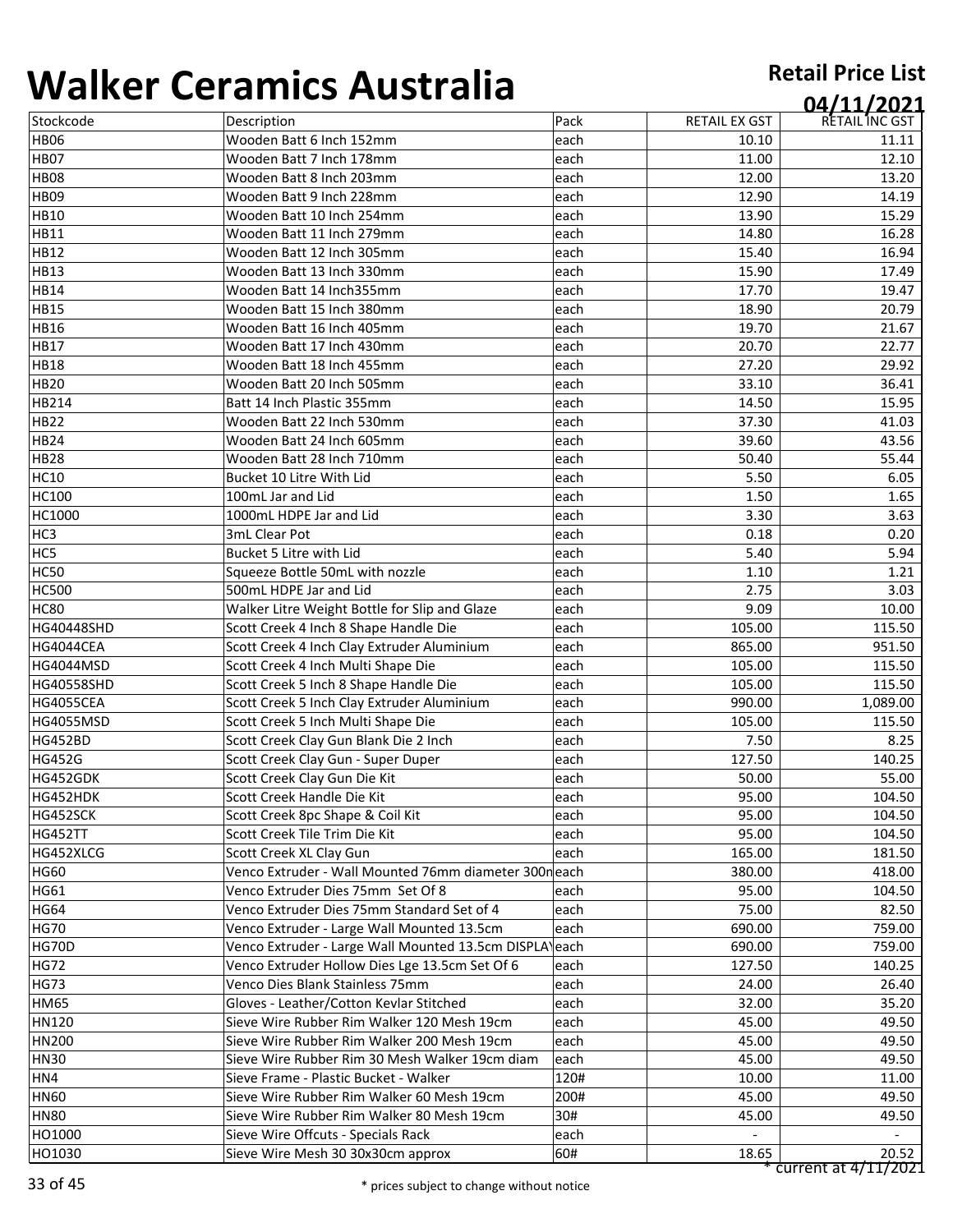| U J J I I V U  | ci alilicə 7 taştı alıa                  |        |                      | 04/11/2021     |
|----------------|------------------------------------------|--------|----------------------|----------------|
| Stockcode      | Description                              | Pack   | <b>RETAIL EX GST</b> | RETAIL INC GST |
| HO1060         | Sieve Wire 60 Mesh 30x30cm               | 80#    | 18.65                | 20.52          |
| HO1080         | Sieve Wire 80 Mesh 30x30cm               |        | 18.65                | 20.52          |
| HO1120         | Sieve Wire 120 Mesh 30x30cm              | 30#    | 18.65                | 20.52          |
| HO1200         | Sieve Wire 200 Mesh 30x30cm              | 60#    | 20.00                | 22.00          |
| HO200          | Talisman Spatula                         | 80#    | 9.50                 | 10.45          |
| HO300          | Sieve Frame Plastic-H/held Talisman 22cm | 120#   | 48.00                | 52.80          |
| HO330          | Sieve Wire Rubber Rim Talisman 30# 22cm  | 200#   | 58.96                | 64.86          |
| HO340          | Sieve Wire Rubber Rim Talisman 40# 22cm  | each   | 58.96                | 64.86          |
| HO360          | Sieve Wire Rubber Rim Talisman 60# 22cm  | each   | 58.96                | 64.86          |
| HO380          | Sieve Wire Rubber Rim Talisman 80# 22cm  | 30#    | 58.96                | 64.86          |
| HO400          | Sieve Wire Rubber Rim Talisman 100# 22cm | 40#    | 58.96                | 64.86          |
| HO420          | Sieve Wire Rubber Rim Talisman 120# 22cm | 60#    | 58.96                | 64.86          |
| HO450          | Sieve Wire Rubber Rim Talisman 150# 22cm | 80#    | 58.96                | 64.86          |
| HO500          | Sieve Wire Rubber Rim Talisman 200# 22cm | 100#   | 58.96                | 64.86          |
| <b>HO550</b>   | Talisman Rotary Sieve Complete           | 120#   | 338.40               | 372.24         |
| HO551          | Talisman Rotary Brush Holder             | 150#   | 32.00                | 35.20          |
| <b>HO600B</b>  | <b>Rotary Sieve Bearing Block</b>        | 200#   | 81.00                | 89.10          |
| <b>HO600H</b>  | Rotary Sieve Handle                      | each   | 55.00                | 60.50          |
| <b>HO600U</b>  | Rotary Sieve U Extension                 | each   | 14.70                | 16.17          |
| <b>HO600Y</b>  | Talisman Rotary Sieve Y Frame            | each   | 87.00                | 95.70          |
| HO601          | Sieve Bowl for Rotary - Talisman         | each   | 80.00                | 88.00          |
| HO602          | Brush for Rotary Sieve - Talisman        | each   | 14.70                | 16.17          |
| HO604          | <b>Rotary Sieve Fasteners Talisman</b>   | each   | 14.70                | 16.17          |
| HO6040         | Talisman Test Sieve                      | each   | 33.08                | 36.39          |
| HO6060         | Talisman Test Sieve 60 mesh              | each   | 33.08                | 36.39          |
| HO6080         | Talisman Test Sieve 80 Mesh              | each   | 32.24                | 35.46          |
| HO6100         | Talisman Test Sieve 100 Mesh             | 40#    | 32.24                | 35.46          |
| HO6120         | Talisman Test Sieve 120 Mesh             | 60#    | 32.24                | 35.46          |
| HO6150         | Talisman Test Sieve 150 Mesh             | 80#    | 32.24                | 35.46          |
| HO6200         | Talisman Test Sieve 200 Mesh             | 100#   | 33.08                | 36.39          |
| HO700          | Talisman Large Glaze Wok 630x175mm       | 120#   | 98.90                | 108.79         |
| HO710          | Talisman Small Glaze Wok 450x230mm       | 150#   | 76.90                | 84.59          |
| HP10           | <b>Sponge Sticks</b>                     | 200#   | 5.80                 | 6.38           |
| HP111          | Sanding Pad (Coarse - Grit 60)           | each   | 3.50                 | 3.85           |
| <b>HP20</b>    | Hydra Sponge (Medium) 70mm diam          | each   | 2.60                 | 2.86           |
| <b>HP30</b>    | Hydra Sponge (Large) 90mm diam           | each   | 3.30                 | 3.63           |
| HS114          | Scales Adam (AC Option) CB3000g / 1g     | each   | 247.24               | 271.96         |
| <b>HS115</b>   | Scales Adam (AC/DC) DCT5000g / 2g        | each   | 220.00               | 242.00         |
| HS116          | Adam adaptor for Scales                  | each   | 33.00                | 36.30          |
| HS117          | Scales Battery 5000g / 1g (1105)         | each   | 220.00               | 242.00         |
| <b>HS61</b>    | Scales AdamTBB2610T S/Steel Triple Beam  | each   | 280.00               | 308.00         |
| <b>HT114R</b>  | Tile Cutter Stainless 114mm Round        | each   | 60.00                | 66.00          |
| <b>HT114SS</b> | Tile Cutter Stainless 114x114mm          | each   | 55.15                | 60.67          |
| <b>HT171SS</b> | Tile Cutter Stainless 171x171mm          | each   | 69.00                | 75.90          |
| HT55SS         | Tile Cutter Stainless 55x55mm            | each   | 45.00                | 49.50          |
| HXBM12         | Batmate 12 Inch 305mm - Xiem             | each   | 18.31                | 20.14          |
| IE4            | Size 4 Fan Blender                       | each   | 1.75                 | 1.93           |
| IL100          | Hake Brush Size 100mm                    | each   | 9.60                 | 10.56          |
| IL100MULTI     | Multi Stem Hake 100mm                    | each   | 9.60                 | 10.56          |
| <b>IL25</b>    | Hake Brush Size 25mm                     | each   | 3.50                 | 3.85           |
| <b>IL51</b>    | Hake Brush Size 51mm                     | 100 mm | 6.10                 | 6.71           |
| <b>IL600</b>   | Hake Brush Set (4) 25-100mm              | each   | 22.38                | 24.62          |
| <b>IL76</b>    | Hake Brush Size 76mm                     | 25 mm  | 8.50                 | 9.35           |
| IN1            | Size 1 Calligraphy Brush                 | 51 mm  | 3.95                 | 4.35           |
| <b>IN100</b>   | Size O Calligraphy Brush                 | set    | 3.75                 | 4.13           |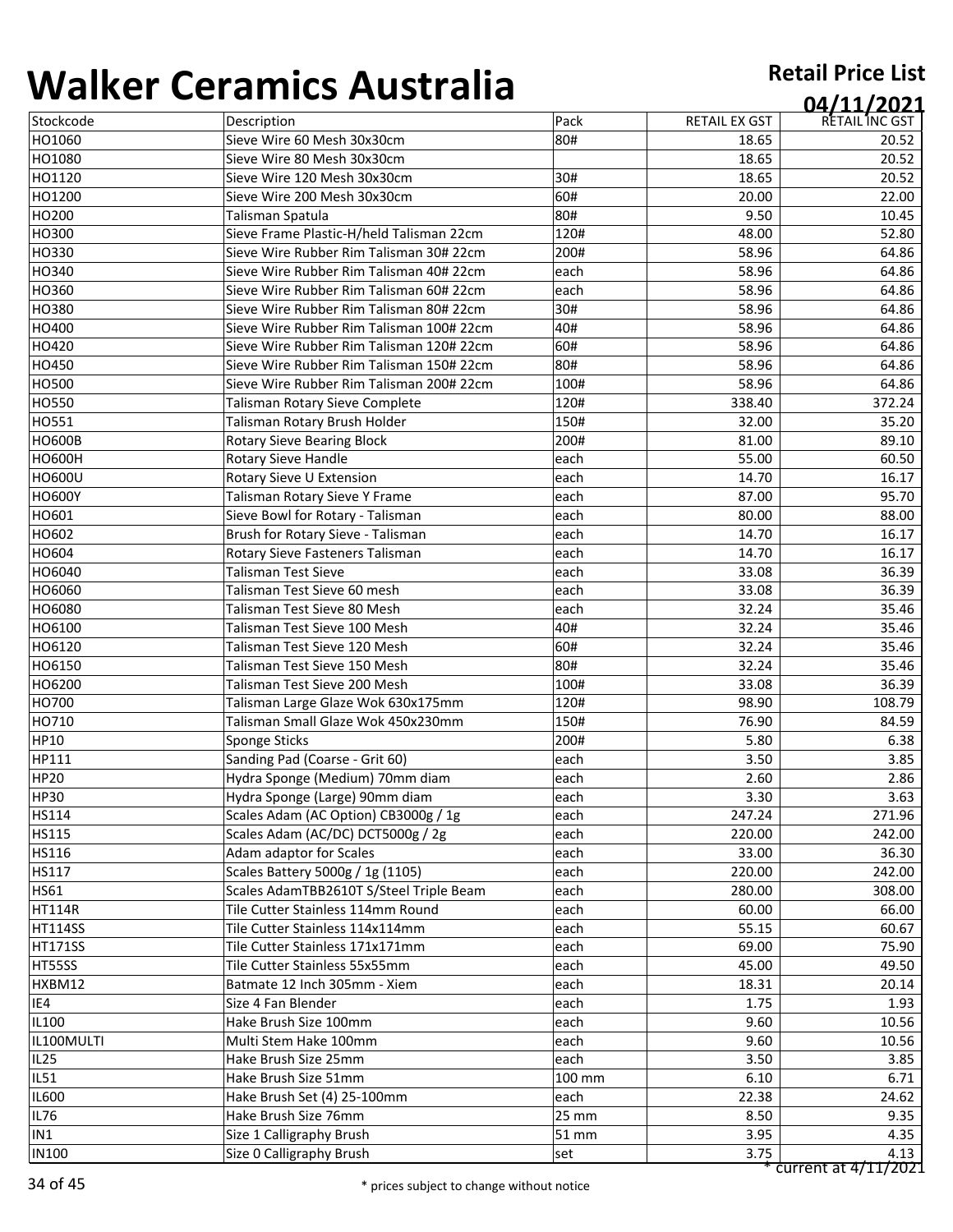| <b></b>         | <u>Crammes 7 18911 8118</u>                 |                   |                      | 04/11/2021     |
|-----------------|---------------------------------------------|-------------------|----------------------|----------------|
| Stockcode       | Description                                 | Pack              | <b>RETAIL EX GST</b> | RETAIL INC GST |
| <b>IN11</b>     | Size 11 Calligraphy Brush                   | 76 mm             | 11.80                | 12.98          |
| IN <sub>5</sub> | Size 5 Calligraphy Brush                    | Size 1            | 5.10                 | 5.61           |
| <b>IN600</b>    | Calligraphy Brush Set (6)                   | Size 0            | 37.70                | 41.47          |
| IN7             | Size 7 Calligraphy Brush                    | Size 11           | 6.65                 | 7.32           |
| IN9             | Size 9 Calligraphy Brush                    | Size 5            | 7.55                 | 8.31           |
| IP1             | Size 1 Round Golden Nylon Brush             | Set               | 2.35                 | 2.59           |
| <b>IP10</b>     | Size 10 Round Golden Nylon Brush            | Size 7            | 5.20                 | 5.72           |
| IP <sub>2</sub> | Size 2 Round Golden Nylon Brush             | Size 9            | 2.70                 | 2.97           |
| <b>IP20</b>     | Size 0 Round Golden Nylon Brush             | Size 1            | 2.00                 | 2.20           |
| <b>IP200</b>    | Size 00 Round Golden Nylon Brush            | Size 10           | 1.90                 | 2.09           |
| IP4             | Size 4 Round Golden Nylon Brush             | Size 2            |                      |                |
| IP <sub>6</sub> | Size 6 Round Golden Nylon Brush             | Size 0            | 3.15                 | 3.47           |
| <b>IP600</b>    | Round Golden Nylon Brush Set (6)            | Size 00           | 15.40                | 16.94          |
| <b>IS13</b>     | Size 13 Square Shader Brush                 | each              | 4.90                 | 5.39           |
| <b>IS19</b>     | Size 19 Square Shader Brush                 | Size 6            | 5.80                 | 6.38           |
| IS4             | Size 4 Square Shader Brush                  | Set               |                      |                |
| IS <sub>6</sub> | Size 6 Square Shader Brush                  | $13 \, \text{mm}$ | 2.90                 | 3.19           |
| <b>IS600</b>    | Square Shader Brush Set (4)                 | <b>19 mm</b>      | 15.30                | 16.83          |
| IS9             | Size 9 Square Shader Brush                  | each              | 3.50                 | 3.85           |
| IZ405           | Brush Kit - 4 brushes IP2, IP20, IS6 & IS13 | each              | 5.80                 | 6.38           |
| JA6091          | Calipers - Lidmaster 300mm                  | Set               | 26.30                | 28.93          |
| JA6110          | Calipers Metal (300mm)                      | 9 mm              | 14.45                | 15.90          |
| JA6111          | Calipers Boxwood (300mm)                    | each              | 18.00                | 19.80          |
| JC7601          | <b>Cutting Wire Plain - Single</b>          | each              | 4.45                 | 4.90           |
| JC7602          | <b>Cutting Wire Twisted - Double</b>        | each              | 3.95                 | 4.35           |
| JC7603          | <b>Cutting Wire Twisted - Rubber Handle</b> | each              | 5.00                 | 5.50           |
| JCWCW50         | <b>Cutting Wire CW50</b>                    | each              | 7.28                 | 8.01           |
| JCWCW50D        | Cutting Wire Double Length CW50D            | each              | 8.64                 | 9.50           |
| JCWCW50T        | <b>Cutting Wire Twisted CW50T</b>           | each              | 11.81                | 12.99          |
| JCWRT14         | Ribbon Tool RT14                            | each              | 10.00                | 11.00          |
| JCWRT15         | <b>Ribbon Tool RT15</b>                     | each              | 10.00                | 11.00          |
| JCWRT16         | Ribbon Tool RT16                            | each              | 11.20                | 12.32          |
| JCWRT17         | Ribbon Tool RT17                            | each              | 10.00                | 11.00          |
| JCWRT18         | Ribbon Tool RT18                            | each              | 10.00                | 11.00          |
| JCWRT4          | <b>Ribbon Tool RT4</b>                      | each              | 10.00                | 11.00          |
| <b>JCWRT5</b>   | <b>Ribbon Tool RT5</b>                      | each              | 11.20                | 12.32          |
| <b>JCWRT5A</b>  | Ribbon Tool RT5A                            | each              | 11.20                | 12.32          |
| JCWRT6          | <b>Ribbon Tool RT6</b>                      | each              | 11.20                | 12.32          |
| JCWRT7          | <b>Ribbon Tool RT7</b>                      | each              | 11.20                | 12.32          |
| JCWRT8          | <b>Ribbon Tool RT8</b>                      | each              | 11.20                | 12.32          |
| JCWTT36A        | Turning Tool TT36A Arrow Head               | each              | 9.09                 | 10.00          |
| JCWTT36B        | Turning Tool TT36B Square Head              | each              | 12.00                | 13.20          |
| JCWTT36C        | Turning Tool TT36C Round Head               | each              | 9.09                 | 10.00          |
| JCWTT36EL       | Turn Tool X Large Arrow Head TT36EL         | each              | 13.64                | 15.00          |
| JCWTT36L        | Turn Tool Lge Arrow Head TT36L              | each              | 11.36                | 12.50          |
| JD6550          | Clay Gun (Small Extruder)                   | each              | 16.50                | 18.15          |
| JE6455          | Hole Piercer Tapered 5mm                    | each              | 5.80                 | 6.38           |
| JE6459          | Hole Piercer Tapered 9mm                    | each              | 6.35                 | 6.99           |
| JE6500          | Multi Drill Tool - Hole Piercer             | each              | 10.97                | 12.07          |
| JE6513          | Hole Piercer Tapered 13mm                   | each              | 6.35                 | 6.99           |
| JF6401          | Harp Large 458x230mm Stainless Steel        | each              | 120.40               | 132.44         |
| JF6411          | Harp Wire for Large Harp 458mm              | each              | 12.60                | 13.86          |
| JFC126130       | Bailey Clay Cutter With Handle              | each              | 60.00                | 66.00          |
| JH6801          | Paddle - Large Wooden 360 mm long           | each              | 11.35                | 12.49          |
| JH6981          | Patter - Wooden 210 mm long                 | each              | 8.35                 | 9.19           |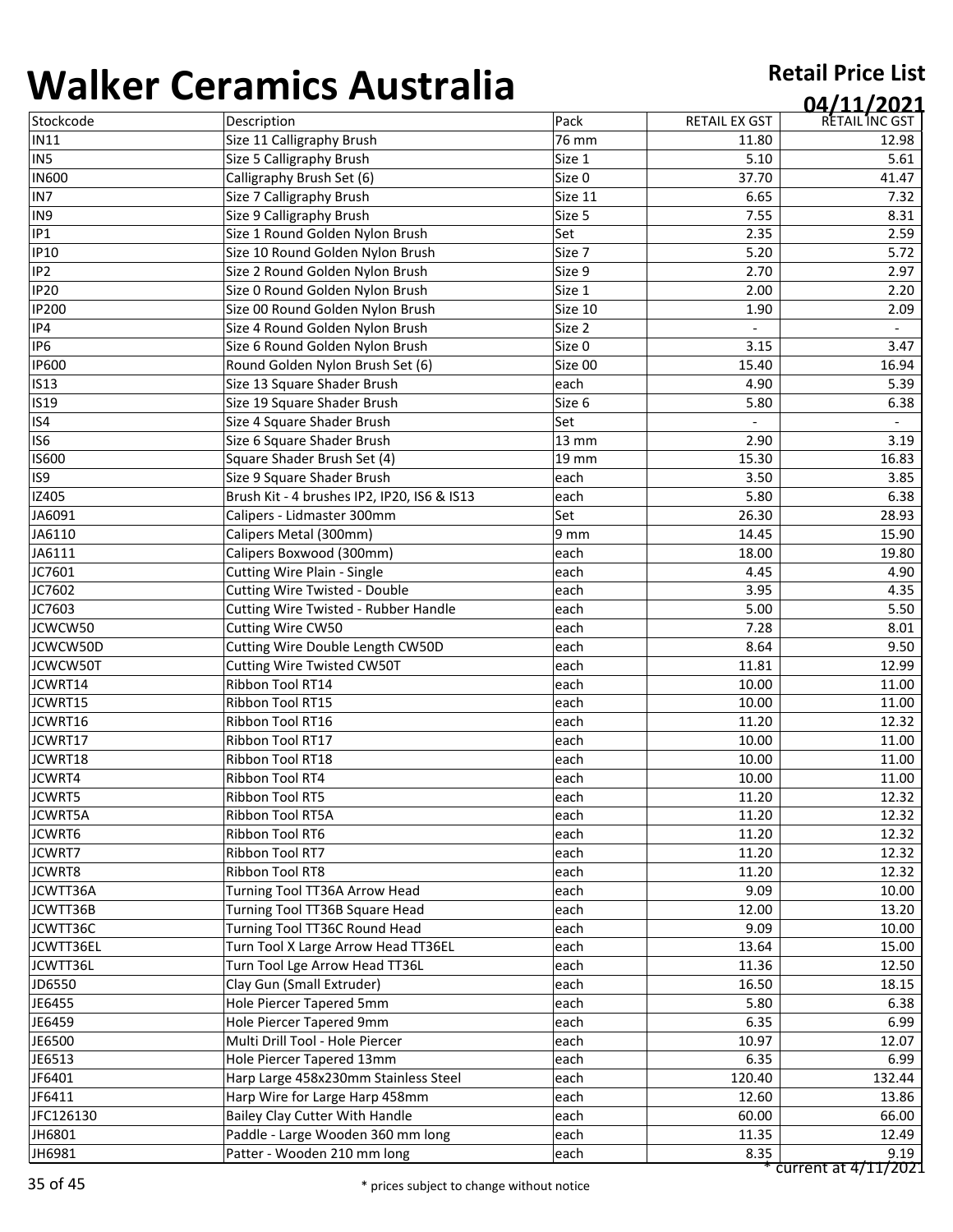| ,,,,,,,,,,    | <u>. amnos rasarana</u>                                          |      |                      | 04/11/2021           |
|---------------|------------------------------------------------------------------|------|----------------------|----------------------|
| Stockcode     | Description                                                      | Pack | <b>RETAIL EX GST</b> | RETAIL INC GST       |
| <b>JI6500</b> | Potters Knife - Composite Handle                                 | each | 5.90                 | 6.49                 |
| JI6501        | Knife - Fettling                                                 | each | 6.15                 | 6.77                 |
| JI6503        | Knife - Palette 650/B                                            | each | 6.15                 | 6.77                 |
| JJ6850        | Boxwood Modelling Tool Set 200mm                                 | each | 28.35                | 31.19                |
| JJ6851        | Boxwood Modelling Tool 200mm                                     | each | 2.60                 | 2.86                 |
| JJ6852        | Boxwood Modelling Tool 200mm                                     | each | 2.60                 | 2.86                 |
| JJ6853        | Boxwood Modelling Tool 200mm                                     | set  | 2.60                 | 2.86                 |
| JJ6854        | Boxwood Modelling Tool 200mm                                     | each | 2.60                 | 2.86                 |
| JJ6855        | Boxwood Modelling Tool 200mm                                     | each | 2.60                 | 2.86                 |
| JJ6856        | Boxwood Modelling Tool 200mm                                     | each | 2.60                 | 2.86                 |
| JJ6857        | Boxwood Modelling Tool 200mm                                     | each | 2.60                 | 2.86                 |
| JJ6858        | Boxwood Modelling Tool 200mm                                     | each | 2.60                 | 2.86                 |
| JJ6859        | Boxwood Modelling Tool 200mm                                     | each | 2.60                 | 2.86                 |
| JJ6860        | Boxwood Modelling Tool 200mm                                     | each | 2.60                 | 2.86                 |
| JJ6861        | Boxwood Modelling Tool 200mm                                     | each | 2.60                 | 2.86                 |
| JJ6862        | Boxwood Modelling Tool 200mm                                     | each | 2.60                 | 2.86                 |
| JK6700        | Looped Wire Tool Set Of 3 - 6702/3/4                             | each | 12.45                | 13.70                |
| JK6702        | Modelling Tool Looped 200mm                                      | each | 4.25                 | 4.68                 |
| JK6703        | Modelling Tool Looped 200mm                                      | each | 4.25                 | 4.68                 |
| JK6704        | Modelling Tool Looped 200mm                                      | each | 4.25                 | 4.68                 |
| JK6801        | Modelling Tool Ribbon XL C40 #1 320mm                            | each | 13.00                | 14.30                |
| JK6802        | Modelling Tool Ribbon XL C40 #2 320mm                            | each | 13.00                | 14.30                |
| JM6782        | Needle Pro Tool - Aluminium Handle                               | each | 3.85                 | 4.24                 |
| JM6783        | Needle Fine - Wooden Handle                                      | each | 2.80                 | 3.08                 |
| JN6851        | Palette Firm Rubber Kidney Small 76mm                            | each | 3.15                 | 3.47                 |
| JN6854        | Palette Firm Rubber Kidney Medium 108mm                          | each | 3.30                 | 3.63                 |
| JN6856        | Palette Firm Yellow 90x46mm                                      | each | 3.30                 | 3.63                 |
| JN6861        | Palette Flexible Kidney Small 76mm                               | each | 3.15                 | 3.47                 |
| JN6864        | Palette Flexible Rubber Kidney Med 108mm                         | each | 3.30                 | 3.63                 |
| JN6868        | Palette Small Flex. Orange 85 x 35mm                             | each | 3.15                 | 3.47                 |
|               |                                                                  |      |                      |                      |
| JN6921        | Palette St/Steel Serrated 100mm<br>Palette Stainless Steel 100mm | each | 4.65                 | 5.12                 |
| JN6931        |                                                                  | each | 3.40                 | 3.74                 |
| JN6941        | Metal Kidney Rib BH1 120x50mm                                    | each | 3.40                 | 3.74                 |
| JO7011        | Rib Boxwood - Appleseed 110mm                                    | each | 3.95                 | 4.35                 |
| JO7014        | Rib Boxwood - Mouse 110mm                                        | each | 3.95                 | 4.35                 |
| JP5031A       | Stylus Embossing Tool 1.8 x 1.2mm                                | each | 13.62                | 14.98                |
| JP5031AL      | Stylus Embossing Tool 3.0 x 2.0mm                                | each | 14.26                | 15.69                |
| JP5032A       | Stylus Embossing Tool 1.2 x 0.8mm                                | each | 13.62                | 14.98                |
| JQ7366        | Tongs - Raku Large C66                                           | each | 44.00                | 48.40                |
| JQ7367        | Tongs - Raku Small C67                                           | each | 48.00                | 52.80                |
| JQ7384        | Tongs - Glazing - Red Handles                                    | each | 18.35                | 20.19                |
| JR7423        | Turning Tool Single End SS C50#36 150mm                          | each | 9.50                 | 10.45                |
| JR7427        | Turning Tool Single End C46#7 165mm                              | each | 7.50                 | 8.25                 |
| JR7460        | Turning Tool Set D/End.Ribbon 225mm                              | each | 21.70                | 23.87                |
| JR7461        | Turning Tool D/E 746/51 225mm                                    | each | 4.65                 | 5.12                 |
| JR7463        | Turning Tool D/E 746/53 225mm                                    | each | 4.65                 | 5.12                 |
| JR7465        | Turning Tool D/E 746/55 225mm                                    | each | 4.65                 | 5.12                 |
| JR7467        | Turning Tool D/E 746/57 225mm                                    | each | 4.65                 | 5.12                 |
| JR7469        | Turning Tool D/E 746/59 225mm                                    | each | 4.65                 | 5.12                 |
| JR7482        | Turning Tool S/E #8 150mm                                        | each | 4.45                 | 4.90                 |
| JR7485        | Turning Tool S/E #5 150mm                                        | each | 4.45                 | 4.90                 |
| JR7487        | Turning Tool S/E #7 150mm                                        | each | 4.45                 | 4.90                 |
| JR7550        | Ribbon Tool - Handle C50#50 150mm Large 23mm x 1 each            |      | 4.45                 | 4.90                 |
| JR7551        | Ribbon Tool - Handle C50#51 150mm Small 17mm x 8 each            |      | 4.45                 | 4.90                 |
| JT30          | All Purpose Tool Kit - 8 tools                                   | each | 15.00                | 16.50                |
|               |                                                                  |      |                      | current at 4/11/2021 |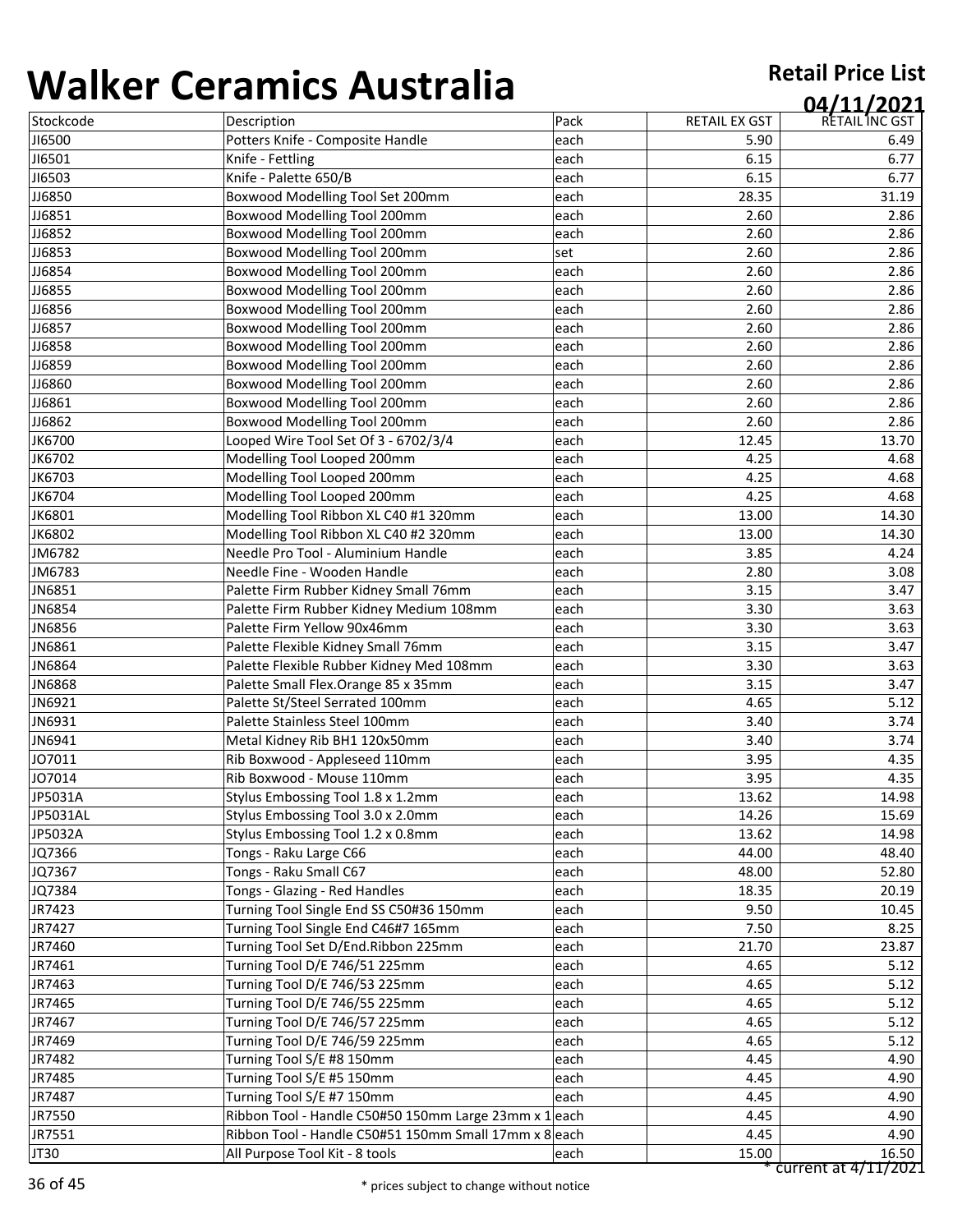| ,,,,,,,,,,    | ci ullilley 7 (uyti ullu                |      |               | 04/11/2021     |
|---------------|-----------------------------------------|------|---------------|----------------|
| Stockcode     | Description                             | Pack | RETAIL EX GST | RETAIL INC GST |
| JT40          | Wire Modelling Tools 200mm Set of 6     | each | 14.50         | 15.95          |
| JT40R         | Ribbon Modelling Tools 200mm Set of 6   | each | 14.50         | 15.95          |
| JT45          | Ceramic Clean Up Tools Set of 11        | each | 34.75         | 38.23          |
| JT75          | Mini Ribbon Tool Kit x 6 125mm          | each | 21.70         | 23.87          |
| JT80          | Multi Tool Kit - 19 Piece Set (RMIT)    | each | 65.00         | 71.50          |
| JT85          | Montsalvat Student Kit                  | each | 25.00         | 27.50          |
| JT90          | <b>Budget Tools</b>                     | each | 2.50          | 2.75           |
| <b>JU6000</b> | Kushi Comb                              | each | 16.50         | 18.15          |
| <b>JU6755</b> | Sculptors Thumb 135mm                   | each | 10.30         | 11.33          |
| JU7025        | Throwing Guide 33cm H x 25cm W (WG-25)  | each | 65.00         | 71.50          |
| JU7101        | Rolling Pin - Heavy 510 x 75mm diam     | each | 35.00         | 38.50          |
| JU7201        | Lace Tool 165mm                         | each | 5.00          | 5.50           |
| JU7202        | Cleanup Tool 160mm                      | each | 6.35          | 6.99           |
| JU7203        | Weenie 150mm                            | each | 4.45          | 4.90           |
| JU7205        | Sgraffito 160mm                         | each | 4.45          | 4.90           |
| JU7223        | Cleanup Tool K23 160mm                  | each | 4.05          | 4.46           |
| JU7225        | Clean Up Brush C51 #10 160mm            | each | 8.00          | 8.80           |
| JU7254        | Slip Trailer - Large (Rubber Bulb 90ml) | each | 16.40         | 18.04          |
| JU7267        | Decorator Slip Trailer Kit              | each | 15.00         | 16.50          |
| JU7351        | Throwing Stick Curved 330mm             | each | 8.95          | 9.85           |
| JU7352        | Throwing Stick Straight 330mm           | each | 7.55          | 8.31           |
| JU7502        | <b>Turning Tool Small 165mm</b>         | each | 5.70          | 6.27           |
| <b>JU8054</b> | Glaze / Colour Blower C50#54            | each | 7.00          | 7.70           |
| <b>JU900</b>  | Gold / Colour Applicator Pen (FE900)    | each | 19.55         | 21.51          |
| JW100         | Mudtool Rib R-0 No.0 Very Soft          | each | 14.00         | 15.40          |
| JW101         | Mudtool Rib R-1 No.1 Very Soft          | each | 14.00         | 15.40          |
| JW102         | Mudtool Rib R-2 No.2 Very Soft          | each | 14.00         | 15.40          |
| JW103         | Mudtool Rib R-3 No.3 Very Soft          | each | 14.00         | 15.40          |
| JW104         | Mudtool Rib R-4 No.4 Very Soft          | each | 14.00         | 15.40          |
| JW105         | Mudtool Rib R-5 No.5 Very Soft          | each | 14.00         | 15.40          |
| JW106         | Mudtool Rib R Small Bowl Very Soft      | each | 16.00         | 17.60          |
| JW110         | Mudtool Rib Y-0 No.0 Soft               | each | 14.00         | 15.40          |
| JW111         | Mudtool Rib Y-1 No.1 Soft               | each | 14.00         | 15.40          |
| JW112         | Mudtool Rib Y-2 No.2 Soft               | each | 14.00         | 15.40          |
| JW113         | Mudtool Rib Y-3 No.3 Soft               | each | 14.00         | 15.40          |
| JW114         | Mudtool Rib Y-4 No.4 Soft               | each | 14.00         | 15.40          |
| JW115         | Mudtool Rib Y-5 No.5 Soft               | each | 14.00         | 15.40          |
| JW116         | Mudtool Rib Y Small Bowl Soft           | each | 16.00         | 17.60          |
| JW117         | Mudtool Rib Y Large Bowl Soft           | each | 20.00         | 22.00          |
| JW120         | Mudtool Rib B-0 No.0 Very Firm          | each | 14.00         | 15.40          |
| JW121         | Mudtool Rib B-1 No.1 Very Firm          | each | 14.00         | 15.40          |
| JW122         | Mudtool Rib B-2 No.2 Very Firm          | each | 14.00         | 15.40          |
| JW123         | Mudtool Rib B-3 No.3 Very Firm          | each | 14.00         | 15.40          |
| JW124         | Mudtool Rib B-4 No.4 Very Firm          | each | 14.00         | 15.40          |
| JW125         | Mudtool Rib B-5 No.5 Very Firm          | each | 14.00         | 15.40          |
| JW126         | Mudtool Rib B Small Bowl Very Firm      | each | 16.00         | 17.60          |
| JW130         | Mudtool Rib G-0 No.0 Medium             | each | 14.00         | 15.40          |
| JW131         | Mudtool Rib G-1 No.1 Medium             | each | 14.00         | 15.40          |
| JW132         | Mudtool Rib G-2 No.2 Medium             | each | 14.00         | 15.40          |
| JW133         | Mudtool Rib G-3 No.3 Medium             | each | 14.00         | 15.40          |
| JW134         | Mudtool Rib G-4 No.4 Medium             | each | 14.00         | 15.40          |
| JW135         | Mudtool Rib G-5 No.5 Medium             | each | 14.00         | 15.40          |
| JW136         | Mudtool Rib G Small Bowl Medium         | each | 16.00         | 17.60          |
| JW137         | Mudtool Rib G Large Bowl Medium         | each | 20.00         | 22.00          |
| JW138         | Mudtool Rib G Small Platter             | each | 20.00         | 22.00          |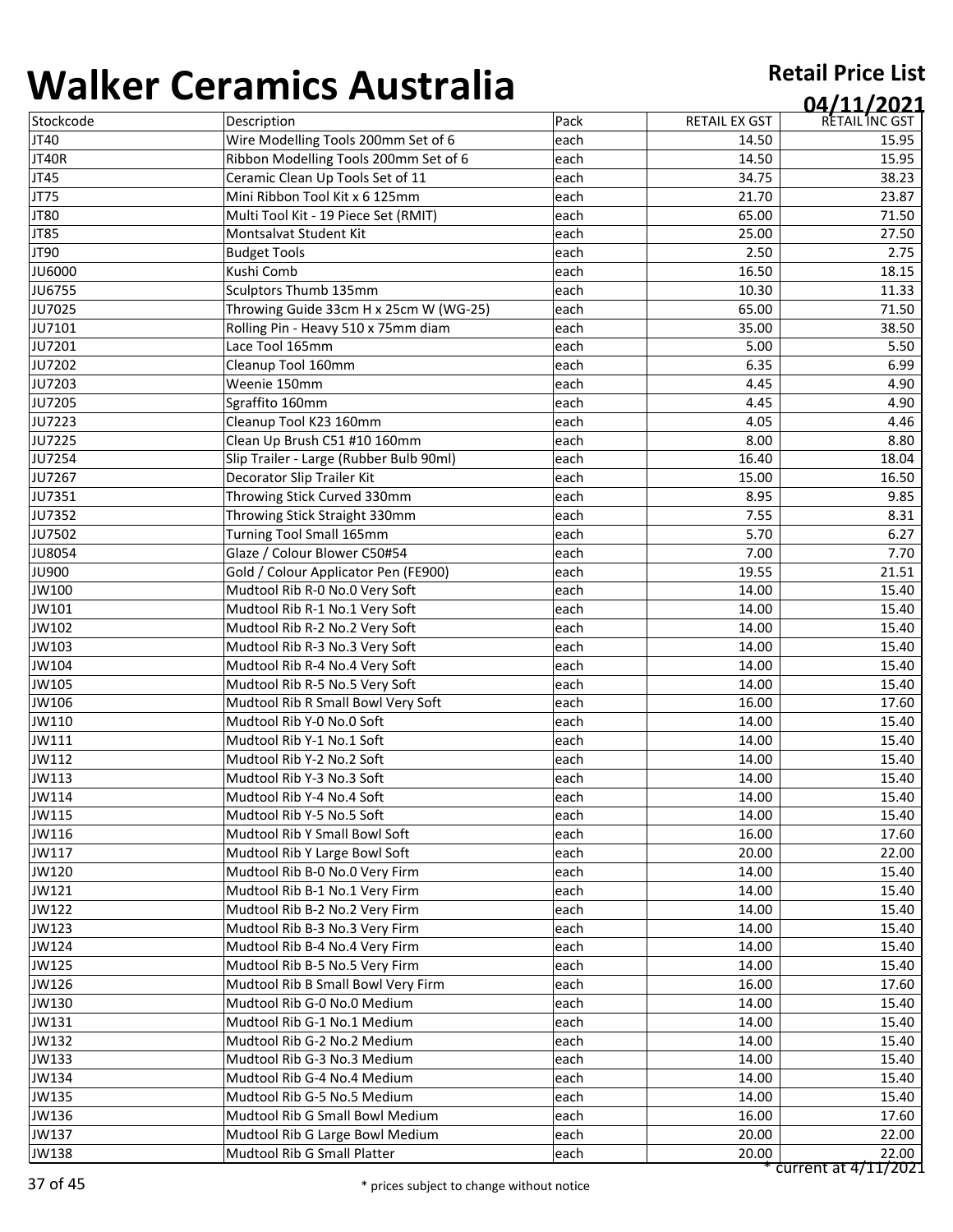| 1 J J I I V V              | 97191111997199719119                                     |      |                      | 04/11/2021           |
|----------------------------|----------------------------------------------------------|------|----------------------|----------------------|
| Stockcode                  | Description                                              | Pack | <b>RETAIL EX GST</b> | RETAIL INC GST       |
| JW139                      | Mudtool Rib G Large Platter                              | each | 22.00                | 24.20                |
| JW140                      | Mudtool Shredder                                         | each | 16.00                | 17.60                |
| JW141                      | Mudtool Shredder Blades (2)                              | each | 14.00                | 15.40                |
| JW142                      | <b>Mudtool Shredder Conical</b>                          | each | 20.00                | 22.00                |
| JW143                      | Mudtool Shredder Flat                                    | each | 20.00                | 22.00                |
| <b>JW150 BOW</b>           | Mud Carving Bow Straight 14.5cm                          | each | 71.00                | 78.10                |
| <b>JW150 CURLY WIRE</b>    | Carving Bow - Wire Curly 14.5cm pk 3                     | each | 16.00                | 17.60                |
| <b>JW150 STRAIGHT WIRE</b> | Carving Bow Wire Straight 14.5cm pk 3                    | each | 18.00                | 19.80                |
| JW151                      | Cutting Wire Curly 2 handles                             | each | 30.00                | 33.00                |
| JW152                      | Mudtool Hax Stainless Rib                                | each | 20.00                | 22.00                |
| JW153                      | Mudtool Paisley Stainless Rib 24 teeth                   | each | 20.00                | 22.00                |
| JW160                      | Mud Do All Trim Tool                                     | each | 40.00                | 44.00                |
| JW162                      | Mudtool Blue Workhorse Sponge                            | each | 14.00                | 15.40                |
| JW164                      | Mudtool Orange Moist Sponge                              | each | 14.00                | 15.40                |
| JW166                      | Mudtool White Finishing Sponge                           | each | 14.00                | 15.40                |
| <b>JXARHCARN</b>           | Xiem - Art Roller Carnation with Handle                  | each | 40.00                | 44.00                |
| <b>JXARHOLD</b>            | Xiem - Art Roller Old Lace with Handle                   | each | 40.00                | 44.00                |
| <b>JXBEVEL</b>             | Xiem - Wire Bevel Cutter (30,45,60 Deg)                  | each | 16.11                | 17.72                |
| JXJALSS1L                  | Xiem - Letters Stamp Set 36 pcs Lwrcase                  | each | 36.72                | 40.39                |
| JXJALSS1N                  | Xiem - Numbers Stamp Set 12 pcs                          | each | 16.48                | 18.13                |
| JXJALSS1U                  | Xiem - Letters Stamp Set 36 pcs Up/case                  | each | 36.72                | 40.39                |
| <b>JXJARDSA</b>            | Xiem - Art Roller Detailing Set A w Handle               | each | 60.63                | 66.69                |
| <b>JXJARDSB</b>            | Xiem - Art Roller Detailing Set B w Handle               | each | 60.63                | 66.69                |
| <b>JXJARMSB</b>            | Xiem - Art Rollers Mini Set B w Handle                   | each | 35.00                | 38.50                |
|                            |                                                          |      |                      |                      |
| <b>JXJARMSC</b>            | Xiem - Art Rollers Mini Set C w Handle                   | each | 35.00                | 38.50                |
| <b>JXJARMSD</b>            | Xiem - Art Rollers Mini Set D w Handle                   | each | 35.00                | 38.50                |
| <b>JXJFSL</b>              | Xiem - Large Foot Shaper                                 | each | 14.37                | 15.81                |
| <b>JXJFSM</b>              | Xiem - Medium Foot Shaper                                | each | 14.37                | 15.81                |
| <b>JXJFTS</b>              | Xiem - Fluting Tool Set (3 Blade Sizes)                  | each | 33.04                | 36.34                |
| <b>JXJPSFPC</b>            | Xiem - Pro-Sponge for Porcelain Clay                     | each | 7.28                 | 8.01                 |
| <b>JXJPSFSC</b>            | Xiem - Pro-Sponge for Stoneware Clay                     | each | 7.28                 | 8.01                 |
| <b>JXJPSFSS</b>            | Xiem - Pro-Sponge for Finishing                          | each | 7.28                 | 8.01                 |
| JXS2RS                     | Xiem - Rep Sponge Heads for Xsponge II                   | each | 14.27                | 15.70                |
| JXS3RS                     | Xiem - Rep Sponge Heads-Xsponge 3 Slim                   | each | 14.27                | 15.70                |
| <b>JXS3SLIM</b>            | Xiem - X-Sponge 3 Slim                                   | each | 22.00                | 24.20                |
| <b>JXSAF</b>               | Xiem - Self Adhesive Foam Bat Cushion                    | each | 18.34                | 20.17                |
| <b>JXSPONGE2</b>           | Xiem - Xsponge II                                        | each | 22.00                | 24.20                |
| JXST01                     | Xiem - Stylus Tool (Dbl-End) 1 & 1.5mm                   | each | 14.09                | 15.50                |
| JXST26                     | Xiem - Stylus Tool (Dbl-End) 3.5 & 4mm                   | each | 14.09                | 15.50                |
| JXST33                     | Xiem - Korean Atelier Carving Tool Set                   | each | 60.63                | 66.69                |
| <b>JXUDRA</b>              | Xiem - Decorating Ribs Set A                             | each | 25.70                | 28.27                |
| <b>JXUDRB</b>              | Xiem - Decorating Ribs Set B                             | each | 25.70                | 28.27                |
| <b>JXUDRC</b>              | Xiem - Decorating Rib Set C                              | each | 25.70                | 28.27                |
| <b>JXUDRSA</b>             | Xiem - Soft Decorating Ribs Set A                        | each | 25.70                | 28.27                |
| <b>JXUDRSB</b>             | Xiem - Soft Decorating Ribs Set B                        | each | 25.70                | 28.27                |
| <b>JXUDRSC</b>             | Xiem - Soft Decorating Rib Set C                         | each | 25.70                | 28.27                |
| JZKS10                     | Scraper Steel- Serrated S10                              | each | 6.60                 | 7.26                 |
| JZKS11S                    | Scraper Steel S11S                                       | each | 7.33                 | 8.06                 |
| KA100                      | Adjustable Potters Stool                                 | each | 55.00                | 60.50                |
| <b>KB10</b>                | Shimpo Aspire Pottery Wheel RK5T Speed Lever             | each | 899.95               | 989.95               |
| <b>KB14</b>                | Shimpo Adjustable Stool                                  | each | 127.00               | 139.70               |
| KB15                       | Shimpo 12 Inch Wheel Head - No Pins - suits RK55 & Veach |      | 124.10               | 136.51               |
| <b>KB17</b>                | Shimpo 12 inch Wheel Head-WITH Pins-suits RK55 & Veach   |      | 147.00               | 161.70               |
| <b>KB18</b>                | Shimpo 14 Inch Wheel Head - No Pins - suits RK3E         | each | 147.00               | 161.70               |
| <b>KB19</b>                | Shimpo 14 inch Wheel Head - WITH Pins - suits RK3E       | each | 147.00               | 161.70               |
|                            |                                                          |      |                      | current at 4/11/2021 |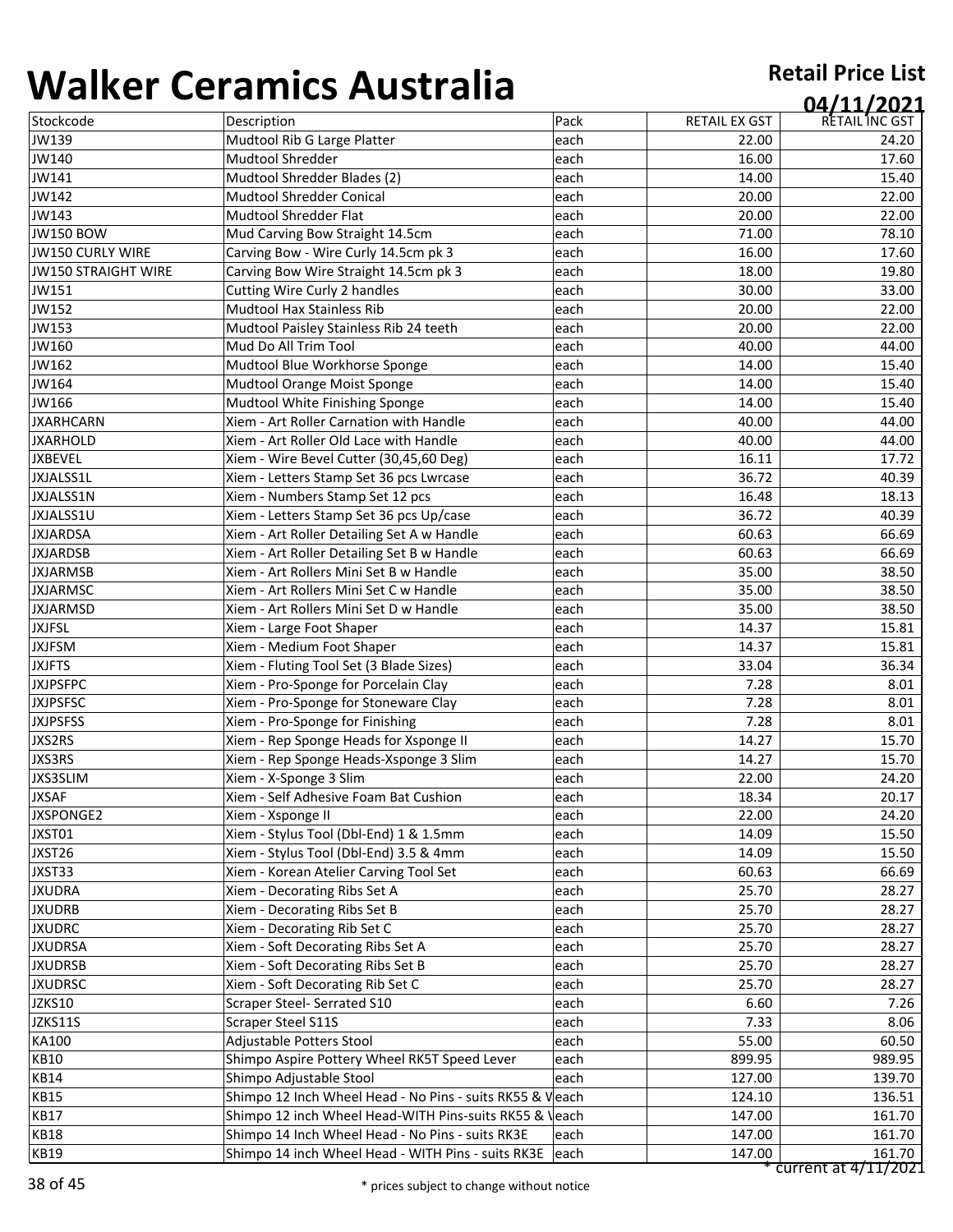| ,,,,,,,,,,    | <u>amiss , lasce and</u>                                  |      |                      | 04/11/2021           |
|---------------|-----------------------------------------------------------|------|----------------------|----------------------|
| Stockcode     | Description                                               | Pack | <b>RETAIL EX GST</b> | RETAIL INC GST       |
| KB3           | Shimpo Wheel RK3E VL Whisper ex Melb                      | each | 2,363.63             | 2,599.99             |
| <b>KB31</b>   | Shimpo Extensions Legs VL Whisper                         | each | 400.00               | 440.00               |
| KB3D          | Shimpo Wheel RK3E VL Whisper ex Melb                      | each | 2,272.68             | 2,499.95             |
| KB4           | Shimpo Wheel Whisper T ex Melb - SPECIAL ORDER O each     |      | 2,181.81             | 2,399.99             |
| <b>KB55</b>   | Shimpo RK55 (VL Lite) Potters Wheel ex Melb               | each | 1,363.63             | 1,499.99             |
| KB9           | Shimpo Aspire Wheel RK5TF (Foot Pedal Model) - SPE each   |      | 1,045.41             | 1,149.95             |
| KD101         | Venco Riser Batt                                          | each | 60.00                | 66.00                |
| KD113         | Venco Standard Batt 13 Inch                               | each | 47.50                | 52.25                |
| KD114         | Venco Rubber Feet - Direct Drive Series I                 | each | 25.00                | 27.50                |
| KD115         | Venco Foot Pedal - Direct Drive                           | each | 300.00               | 330.00               |
| KD116         | Venco Circuit Board - Direct Drive                        | each | 340.00               | 374.00               |
| KD117         | Venco Touch Pad - Direct Drive                            | each | 120.00               | 132.00               |
| KD313         | Venco Wheel No.3 - Series II                              | each | 1,320.00             | 1,452.00             |
| KD313BP       | Venco Wheel Head 13 inch with Bat Pin Option suit Neach   |      | 80.00                | 88.00                |
| <b>KD313D</b> | Venco Wheel No.3 Series II (Shop Display)                 | each | 1,320.00             | 1,452.00             |
| KD44          | Venco Drive Assembly No 6                                 | each | 158.67               | 174.54               |
| <b>KD45</b>   | Venco Drive Assembly suits 1.905mm / 3/4 inch shaft each  |      | 158.67               | 174.54               |
| KD46          | Venco Drive Assembly suits 25mm Shaft - Suits No 3 Seach  |      | 230.00               | 253.00               |
| KD47          | Venco Drive Assembly suits 25.4mm / 1 inch Shaft - Sueach |      | 230.00               | 253.00               |
| <b>KD48</b>   | Venco Pedal for No 3 & 5 Wheels                           | each | 70.00                | 77.00                |
| <b>KD52</b>   | <b>Venco Seat (Cushion Only)</b>                          | each | 60.00                | 66.00                |
| <b>KD59</b>   | Venco 1/2HP Motor w cradle & spring (No3, 5)              | each | 465.00               | 511.50               |
| <b>KD60</b>   | Venco Wheelhead 330mm 13 Inch suits No 3 & No 5           | each | 240.00               | 264.00               |
| KD600         | Axner Wheel M600 Direct Drive Stainless                   | each | 1,468.00             | 1,614.80             |
| <b>KD70</b>   | Venco Drive cone all models                               | each | 100.00               | 110.00               |
| KD71          | Venco Hand Lever Kit No3 & No5                            | each | 200.00               | 220.00               |
| KD72          | Venco Bat Pin (each) 5/16 inch thread                     | each | 4.00                 | 4.40                 |
| KD73          | Venco Wheelhead hole plug set x 2                         | each | 6.00                 | 6.60                 |
| KD76          | Venco Bush Kit 20mm 3/4 Inch Shaft                        | each | 65.00                | 71.50                |
| KD77          | Venco Bush Kit 25.4mm 1 Inch Shaft (No 3 Original &       | each | 90.00                | 99.00                |
| KD78          | Venco Shaft Collar 1/2 Inch                               | each | 17.54                | 19.29                |
| KD79          | Venco O Ring Small 3/4 Inch                               | each | 2.50                 | 2.75                 |
| <b>KD80</b>   | Venco O Ring Large 1 Inch                                 | each | 3.40                 | 3.74                 |
| KD800         | Brent CXC Pottery Wheel 220V ex Melb                      | each | 3,128.00             | 3,440.80             |
| <b>KD81</b>   | Venco Grommet Small 3/8 Inch                              | each | 5.50                 | 6.05                 |
| KD813         | Venco Wheel Direct Drive Series II                        | each | 1,750.00             | 1,925.00             |
| KD813BP       | Venco Wheel Head 13 inch Bat Pin Option suit Direct Leach |      | 80.00                | 88.00                |
| <b>KD82</b>   | Venco Grommet Large 3/4 Inch                              | each | 5.50                 | 6.05                 |
| KD83          | Venco Washers - Fibre 3/4 Inch                            | each | 1.00                 | 1.10                 |
| KD84          | Venco Washers - Steel 3/4 Inch                            | each | 1.00                 | 1.10                 |
| <b>KD85</b>   | Venco Washers - Fibre 1 Inch                              | each | 1.00                 | 1.10                 |
| KD86          | Venco Washers Steel 1 Inch                                | each | 1.00                 | 1.10                 |
| KD88          | <b>Venco Spring Small</b>                                 | each | 15.00                | 16.50                |
| KD89          | <b>Venco Spring Large</b>                                 | each | 25.00                | 27.50                |
| KD91          | Venco - Work Table for Venco Wheels (Left or Right)       | each | 85.00                | 93.50                |
| <b>KE10</b>   | Giffin Grip Arms (3x5 sizes) R15W15                       | each | 90.00                | 99.00                |
| <b>KE11</b>   | Giffin Grip Arms (3x2 Inch) RH23                          | each | 27.00                | 29.70                |
| <b>KE12</b>   | Giffin Grip Arms (3x3 Inch) RH33                          | each | 27.00                | 29.70                |
| <b>KE13</b>   | Giffin Grip Arms (3x4 Inch) RH43                          | each | 27.00                | 29.70                |
| <b>KE14</b>   | Giffin Grip Arms (3x5 Inch) RH53                          | each | 27.00                | 29.70                |
| <b>KE15</b>   | Giffin Grip Arms (3x6 Inch) RH63                          | each | 27.00                | 29.70                |
| <b>KE17</b>   | Giffin Grip Short Blue Basic Slider Set (3) SBBS-3        | each | 54.00                | 59.40                |
| <b>KE18</b>   | Giffin Grip Flex Slider III FS3 Set of 3                  | each | 72.00                | 79.20                |
| <b>KE20</b>   | Giffin Grip Wide Slider Set (3) - Black WS3 (Old Style)   | each | 54.00                | 59.40                |
| <b>KE21</b>   | Giffin Grip Short Blue Wide Slider Set (3) SBWS-3         | each | 54.00                | 59.40                |
|               |                                                           |      |                      | current at 4/11/2021 |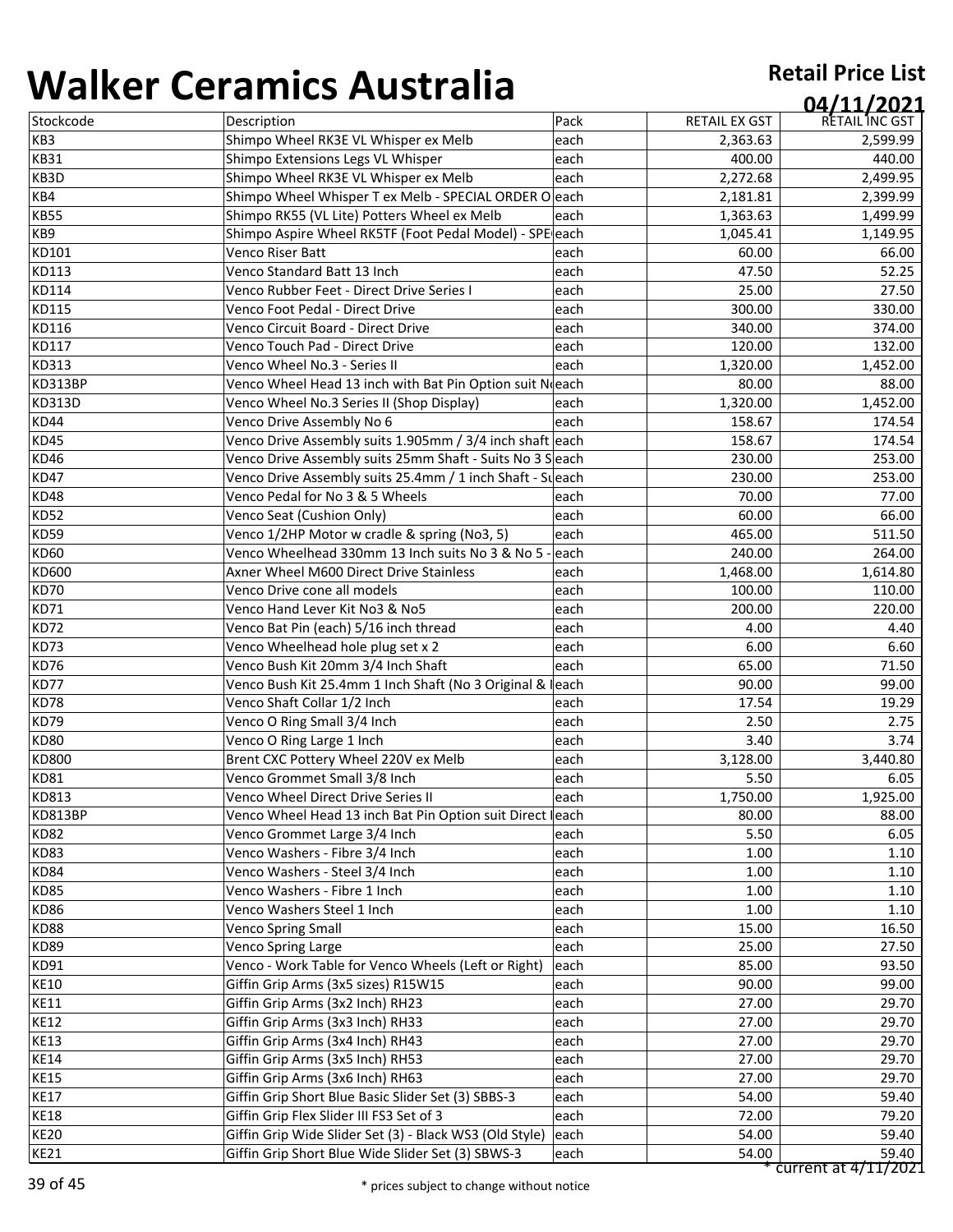| .            |                                                            |                  |                      | 04/11/2021     |
|--------------|------------------------------------------------------------|------------------|----------------------|----------------|
| Stockcode    | Description                                                | Pack             | <b>RETAIL EX GST</b> | RETAIL INC GST |
| <b>KE24</b>  | Giffin Grip Nuts and Bolts NBPKG1                          | each             | 6.30                 | 6.93           |
| <b>KE25</b>  | Giffin Grip 2 x O Ring 3 x Shim Kit OR2S3                  | each             | 6.30                 | 6.93           |
| <b>KE27</b>  | Giffin Grip Rubber Hands Black w Foam (3) HF3 (Old S each  |                  | 27.00                | 29.70          |
| <b>KE28</b>  | Giffin Grip Bottom Brackets (3) BB3                        | each             | 36.00                | 39.60          |
| <b>KE29</b>  | Giffin Grip Centre Foam Pad CFP1                           | each             | 14.40                | 15.84          |
| <b>KE30</b>  | Giffin Grip Foam Pads (3) PBS3 (Old Style)                 | each             | 12.60                | 13.86          |
| <b>KE32</b>  | Giffin Grip Rubber Hands Black (3) HFR3                    | each             | 27.00                | 29.70          |
| KE5          | Giffin Grip Set Model 10 Blue GG&10                        | each             | 425.70               | 468.27         |
| KE6          | Giffin Grip Set Model 10 Clockwise (Left Handed)           | each             | 425.70               | 468.27         |
| KE7          | Giffin Upgrade Kit BSTK10                                  | each             | 90.00                | 99.00          |
| LB10         | Venco Standard Pugmill 75mm                                | each             | 2,650.00             | 2,915.00       |
| LB30         | Venco Deairing Pugmill 75mm Nozzle                         | each             | 3,500.00             | 3,850.00       |
| LB35         | Venco Pump for Deairing Pugmill 75mm                       | each             | 395.00               | 434.50         |
| LB5          | Venco Mini Pugmill Stainless Steel 63mm                    | each             | 1,655.00             | 1,820.50       |
| LB50         | Venco Deairing Pugmill Stainless 100mm                     | each             | 10,150.00            | 11,165.00      |
| LB60         | Venco Super Twin De-Airing Stainless Steel Pugmill 10 each |                  | 5,200.00             | 5,720.00       |
| MA517        | Bailey Mini Slab Roller - 16inch / 406mm wide              | each             | 995.00               | 1,094.50       |
| MA520        | Shimpo Slab Roller 30 inch                                 | each             | 2,150.00             | 2,365.00       |
| MA521        | Shimpo Mini Slab Roller16 inch                             | each             | 954.50               | 1,049.95       |
| MC531        | Venco Slab Roller Canvas 76x90cm Set of 2                  | each             | 95.00                | 104.50         |
| MC532        | Venco Mini Slab Roller Canvas Set                          | each             | 68.18                | 75.00          |
| <b>MC535</b> | Venco Slab Roller 760mm Wide                               | each             | 2,030.00             | 2,233.00       |
| MC536        | Venco Mini Slab Roller 450mm (16 inches) Wide              | each             | 1,280.00             | 1,408.00       |
| MDNL352      | Pro V Free Standing Spray Booth                            | each             | 4,770.00             | 5,247.00       |
| MDNL352B2    | Pro V Exhaust Fan                                          | each             | 900.00               | 990.00         |
| MDNL352FG    | Pro V Aluminium Baffle Filter x 2                          | each             | 350.00               | 385.00         |
| MDNL352R     | Pro V / Pro X Air Filter/Regulator                         | each             | 350.00               | 385.00         |
| MDNL352SH    | Pro V Stainless Steel Shelf 119 x 30.5 x 2.5cm             | each             | 425.00               | 467.50         |
| MDNL354      | Pro X Bench Top Spray Booth                                | each             | 2,300.00             | 2,530.00       |
| MDNL354B2    | Pro X Exhaust Fan                                          | each             | 750.00               | 825.00         |
| MDNL354FG    | Pro X Aluminium Baffle Filter                              | each             | 125.00               | 137.50         |
| MDNL354SD    | Pro X Stand with castors                                   | each             | 500.00               | 550.00         |
| MDNL354SH    | Pro X Stainless Steel Shelf 74 x 30.5 x 2.5cm              | each             | 275.00               | 302.50         |
| <b>NB310</b> | Plate Crank 310mm dia PC310                                | each             | 76.00                | 83.60          |
| <b>NC100</b> | Props 100 mm 4 Inch                                        | each             | 7.30                 | 8.03           |
| <b>NC125</b> | Props 125 mm 5 Inch                                        | each             | 8.50                 | 9.35           |
| <b>NC150</b> | Props 150 mm 6 Inch                                        | each             | 10.00                | 11.00          |
| <b>NC175</b> | Props 175 mm 7 Inch                                        | each             | 11.80                | 12.98          |
| <b>NC200</b> | Props 200 mm 8 Inch                                        | each             | 13.50                | 14.85          |
| <b>NC225</b> | Props 225 mm 9 Inch                                        | each             | 15.40                | 16.94          |
| <b>NC25</b>  | Props 25mm 1 inch                                          | each             | 3.94                 | 4.33           |
| <b>NC250</b> | Props 250 mm 10 inch                                       | 100mm            | 16.50                | 18.15          |
| <b>NC50</b>  | Props 50 mm 2 Inch                                         | 125mm            | 4.00                 | 4.40           |
| <b>NC75</b>  | Props 75 mm 3 Inch                                         | 150mm            | 5.70                 | 6.27           |
| <b>ND10</b>  | Shelf Cutting Up to 500mm                                  | 175mm            | 6.00                 | 6.60           |
| <b>ND11</b>  | Shelf Cutting Over 500mm                                   | 200mm            | 8.00                 | 8.80           |
| <b>ND12</b>  | Shelf Cutting - Round up to 500mm diameter                 | 225mm            | 60.00                | 66.00          |
| ND30530508   | Kiln Shelf 305X305X8mm                                     | 25 mm            | 33.60                | 36.96          |
| ND30530512   | Kiln Shelf 305X305X12mm                                    | 250mm            | 45.20                | 49.72          |
| ND33033012   | Kiln Shelf 330X330X12mm                                    | 50mm             | 52.00                | 57.20          |
| ND34034015   | Kiln Shelf 340X340X15mm                                    | 75 <sub>mm</sub> | 66.90                | 73.59          |
| ND40040010ES | Kiln Shelf 400x400x10mm                                    | each             | 68.10                | 74.91          |
| ND40040015   | Kiln Shelf 400X400X15mm                                    | each             | 90.70                | 99.77          |
| ND40040020   | Kiln Shelf 400X400X20mm                                    | each             | 100.80               | 110.88         |
| ND40040025   | Kiln Shelf 400X400X25mm                                    | each             | 121.40               | 133.54         |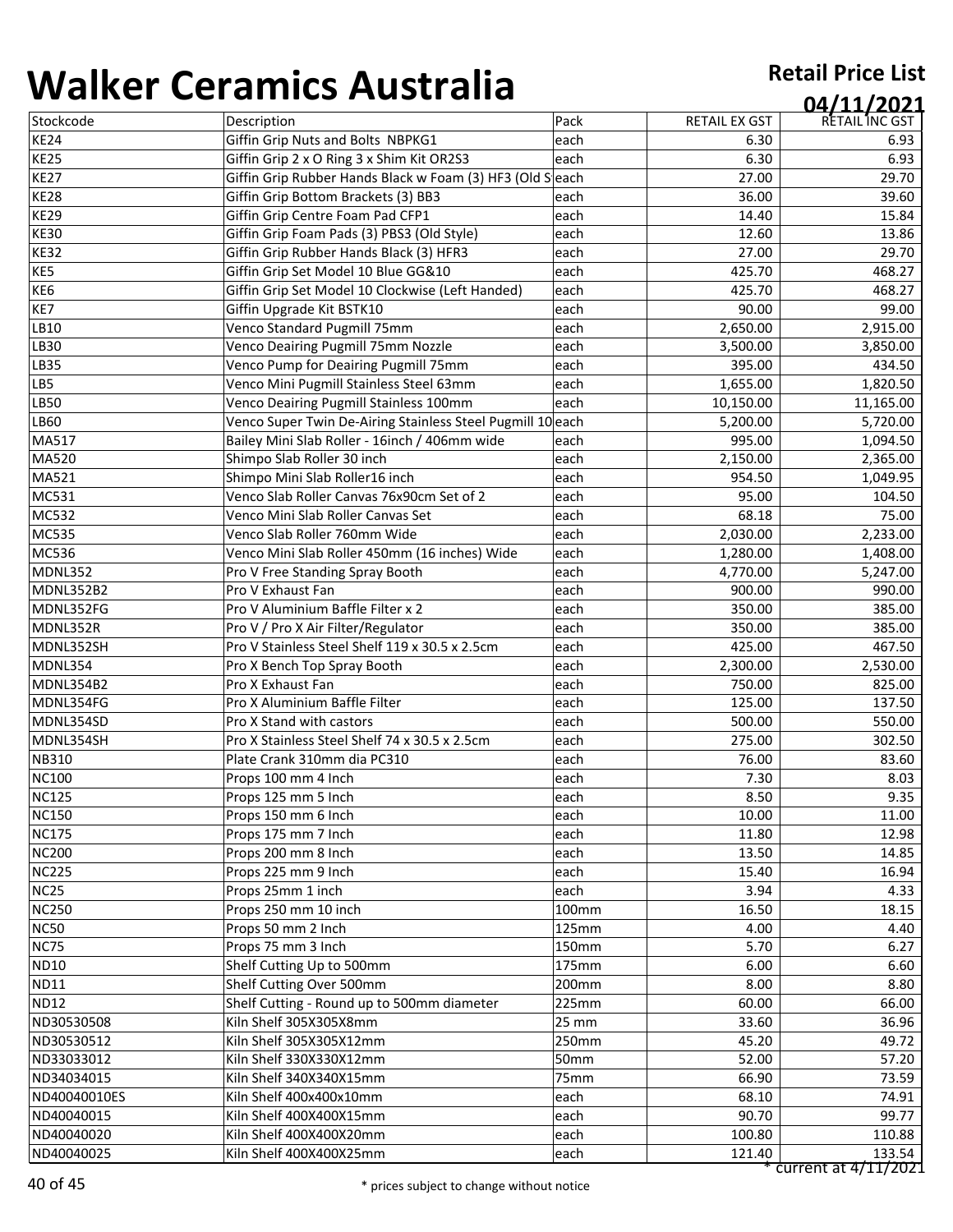| ''''''''<br>CT 31111737 19361 91 |                                                        |                  |                      | 04/11/2021     |  |
|----------------------------------|--------------------------------------------------------|------------------|----------------------|----------------|--|
| Stockcode                        | Description                                            | Pack             | <b>RETAIL EX GST</b> | RETAIL INC GST |  |
| ND45030015                       | Kiln Shelf 450x300x15mm Ribbed                         | each             | 92.00                | 101.20         |  |
| ND45030020 45%                   | Kiln Shelf 450X300X20mm 45% Alumina                    | each             | 131.25               | 144.38         |  |
| ND45045012                       | Kiln Shelf 450X450X12mm                                | each             | 92.70                | 101.97         |  |
| ND45045015                       | Kiln Shelf 450X450X15mm                                | each             | 113.40               | 124.74         |  |
| ND45045020                       | Kiln Shelf 450X450X20mm                                | each             | 126.40               | 139.04         |  |
| ND45045020P                      | Kiln Shelf 450X450X20mm Perforated                     | each             | 137.40               | 151.14         |  |
| ND45045025                       | Kiln Shelf 450X450X25mm                                | each             | 152.60               | 167.86         |  |
| ND45733020                       | Kiln Shelf 457x330x20mm                                | each             | 92.00                | 101.20         |  |
| ND45745722EH                     | Kiln Shelf 457X457X22mm Extruded Hollow                | each             | 126.40               | 139.04         |  |
| ND50050012                       | Kiln Shelf 500X500X12mm                                | each             | 113.50               | 124.85         |  |
| ND50050015                       | Kiln Shelf 500X500X15mm                                | each             | 139.00               | 152.90         |  |
| ND53053020                       | Kiln Shelf 530X530X20mm                                | each             | 172.90               | 190.19         |  |
| ND55055020                       | Kiln Shelf 550X550X20mm                                | each             | 191.60               | 210.76         |  |
| ND56028022EH                     | Kiln Shelf 560X280X22mm Extruded Hollow                | each             | 108.20               | 119.02         |  |
| ND56056025EH                     | Kiln Shelf 560X560X25mm Extruded Hollow                | each             | 233.80               | 257.18         |  |
| ND61030515                       | Kiln Shelf 610X305X15mm                                | each             | 102.40               | 112.64         |  |
| ND61030520                       | Kiln Shelf 610X305X20mm                                | each             | 116.10               | 127.71         |  |
| ND61030525                       | Kiln Shelf 610X305X25mm                                | each             | 140.40               | 154.44         |  |
| ND61045715                       | Kiln Shelf 610X457X15mm                                | each             | 149.70               | 164.67         |  |
| ND61045720                       | Kiln Shelf 610X457X20mm                                | each             | 172.04               | 189.24         |  |
| ND61045725                       | Kiln Shelf 610X457X25mm                                | each             | 208.00               | 228.80         |  |
| ND61061020                       | Kiln Shelf 610X610X20mm                                | each             | 228.60               | 251.46         |  |
| ND61061025                       | Kiln Shelf 610X610X25mm                                | each             | 275.90               | 303.49         |  |
| ND65065020                       | Kiln Shelf 650X650X20mm                                | each             | 266.40               | 293.04         |  |
| ND70050030                       | Kiln Shelf 700X500X30mm                                | each             | 311.20               | 342.32         |  |
| <b>NJ125</b>                     | Star Stilt 125mm Pt to Pt                              | each             | 10.00                | 11.00          |  |
| NJ180                            | Bar Stilt 80 mm long                                   | each             | 8.90                 | 9.79           |  |
| NJ200                            | Speedy Stilts Set of 18                                | each             | 29.00                | 31.90          |  |
| <b>NJ25</b>                      | Star Stilts 25mm Point To Point                        | each             | 3.50                 | 3.85           |  |
| <b>NJ30</b>                      | Star Stilt 30mm Point To Point                         | each             | 3.60                 | 3.96           |  |
| <b>NJ35</b>                      | Star Stilt 35mm Point To Point                         | each             | 4.20                 | 4.62           |  |
| <b>NJ55</b>                      | Star Stilt 55mm Point To Point                         | each             | 5.10                 | 5.61           |  |
| <b>NJ70</b>                      | Star Stilt 70mm Point To Point                         | 125mm            | 5.20                 | 5.72           |  |
| <b>NJ85</b>                      | <b>Star Stilt 85mm Point To Point</b>                  | <b>Bar</b>       | 5.40                 | 5.94           |  |
| NP3                              | Kanthal (Nichrome) Wire 13 Gauge 1.83mm (30cm)         | <b>SET</b>       | 2.60                 | 2.86           |  |
| NP4                              | Kanthal (Nichrome) Wire 13 Gauge 1.83mm (1 Mtr)        | 25mm             | 8.30                 | 9.13           |  |
| NP5                              | Kanthal (Nichrome) Wire 6 Gauge 4.11mm (30cm)          | 30 <sub>mm</sub> | 7.10                 | 7.81           |  |
| NP <sub>6</sub>                  | Kanthal (Nichrome) Wire 6 Gauge 4.11mm (1 Mtr)         | 35mm             | 23.70                | 26.07          |  |
| NP8                              | Kanthal (Nichrome) Wire 12 Gauge 2.05mm (1 Meter) 55mm |                  | 8.30                 | 9.13           |  |
| NP <sub>9</sub>                  | Kanthal (Nichrome) Wire 12 Gauge 2.05mm (30cm)         | 70 <sub>mm</sub> | 2.60                 | 2.86           |  |
| OA01                             | Cone 01 Mini Box (50) ~1137oC                          | 85 <sub>mm</sub> | 31.72                | 34.89          |  |
| OA010                            | Cone 010 Mini Box (50) ~913oC                          | each             | 31.72                | 34.89          |  |
| OA010SGL                         | Cone 010 Mini Single ~913oC                            | each             | 2.00                 | 2.20           |  |
| OA011                            | Cone 011 Mini Box (50) ~892oC                          | each             | 31.72                | 34.89          |  |
| OA011SGL                         | Cone 011 Mini Single ~892oC                            | each             | 2.00                 | 2.20           |  |
| OA012                            | Cone 012 Mini Box (50) ~880oC                          | each             | 31.72                | 34.89          |  |
| OA012SGL                         | Cone 012 Mini Single ~880oC                            | each             | 2.00                 | 2.20           |  |
| OA013                            | Cone 013 Mini Box (50) ~859oC                          | <b>BOX</b>       | 31.72                | 34.89          |  |
| OA013SGL                         | Cone 013 Mini Single ~859oC                            | <b>BOX</b>       | 2.00                 | 2.20           |  |
| OA014                            | Cone 014 Mini Box (50) ~836oC                          | each             | 31.72                | 34.89          |  |
| OA014SGL                         | Cone 014 Mini Single ~836oC                            | <b>BOX</b>       | 2.00                 | 2.20           |  |
| OA015                            | Cone 015 Mini Box (50) ~816oC                          | each             | 31.72                | 34.89          |  |
| OA015SGL                         | Cone 015 Mini Single ~816oC                            | <b>BOX</b>       | 2.00                 | 2.20           |  |
| OA016                            | Cone 016 Mini Box (50) ~794oC                          | each             | 31.72                | 34.89          |  |
| OA016SGL                         | Cone 016 Mini Single ~794oC                            | <b>BOX</b>       | 2.00                 | 2.20           |  |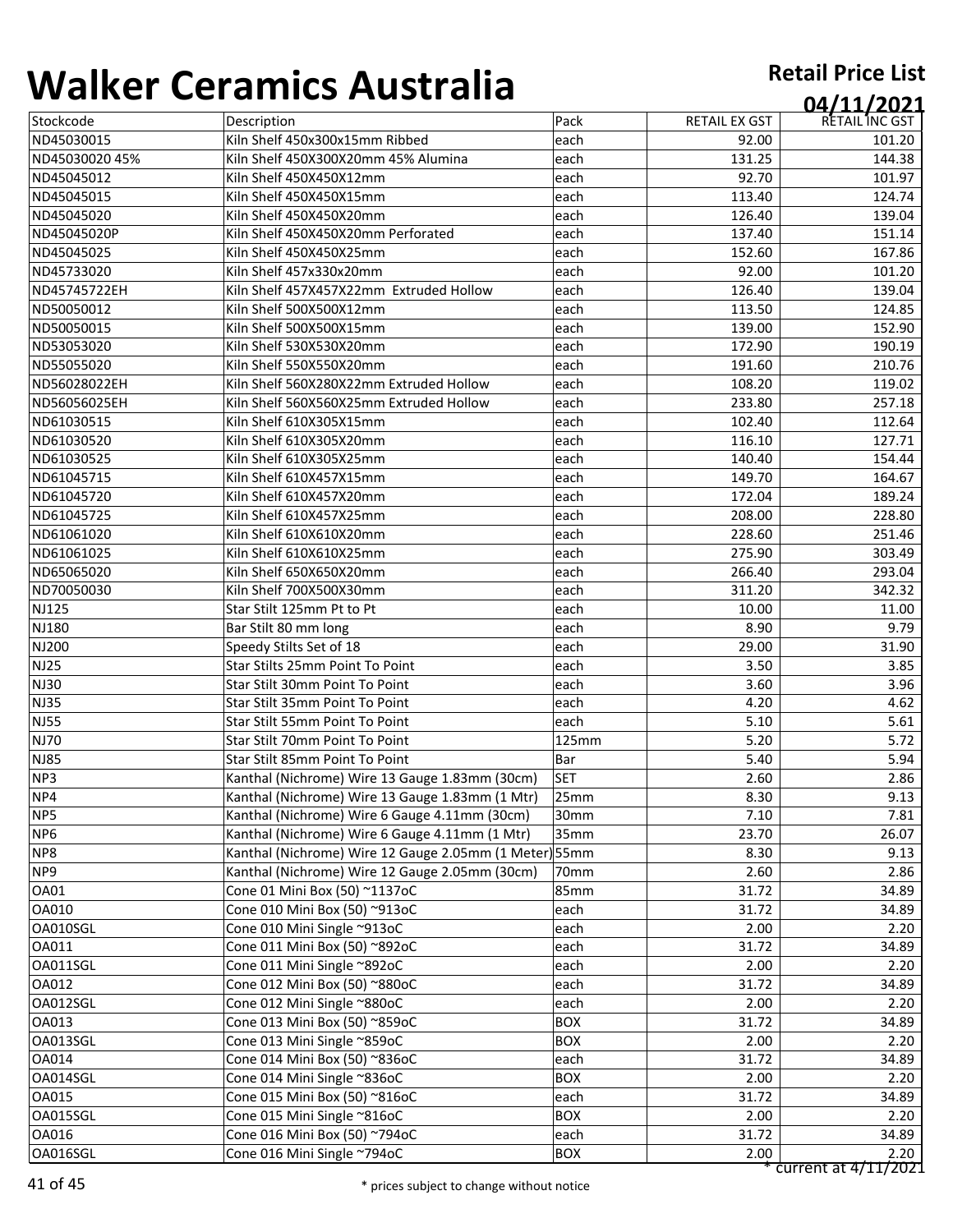|                 | 97191111997199919119                 |            |                      | 04/11/2021           |
|-----------------|--------------------------------------|------------|----------------------|----------------------|
| Stockcode       | Description                          | Pack       | <b>RETAIL EX GST</b> | RETAIL INC GST       |
| OA017           | Cone 017 Mini Box (50) ~761oC        | each       | 31.72                | 34.89                |
| OA017SGL        | Cone 017 Mini Single ~761oC          | <b>BOX</b> | 2.00                 | 2.20                 |
| OA018           | Cone 018 Mini Box (50) ~732oC        | each       | 31.72                | 34.89                |
| OA018SGL        | Cone 018 Mini Single ~732oC          | <b>BOX</b> | 2.00                 | 2.20                 |
| OA019           | Cone 019 Mini Box (50) ~693oC        | each       | 31.72                | 34.89                |
| OA019SGL        | Cone 019 Mini Single ~693oC          | <b>BOX</b> | 2.00                 | 2.20                 |
| OA01SGL         | Cone 01 Mini Single ~1137oC          | each       | 2.00                 | 2.20                 |
| <b>OA02</b>     | Cone 02 Mini Box (50) ~1120oC        | <b>BOX</b> | 31.72                | 34.89                |
| <b>OA020</b>    | Cone 020 Mini Box (50) ~666oC        | each       | 31.72                | 34.89                |
| OA020SGL        | Cone 020 Mini Single ~666oC          | <b>BOX</b> | 2.00                 | 2.20                 |
| OA021           | Cone 021 Mini Box (50) ~643oC        | each       | 31.72                | 34.89                |
| OA021SGL        | Cone 021 Mini Single ~643oC          | <b>BOX</b> | 2.00                 | 2.20                 |
| OA022           | Cone 022 Mini Box (50) ~630oC        | each       | 31.72                | 34.89                |
| OA022SGL        | Cone 022 Mini Single ~630oC          | each       | 2.00                 | 2.20                 |
| OA02SGL         | Cone 02 Mini Single ~1120oC          | <b>BOX</b> | 2.00                 | 2.20                 |
| <b>OA03</b>     | Cone 03 Mini Box (50) ~1101oC        | <b>BOX</b> | 31.72                | 34.89                |
| OA03SGL         | Cone 03 Mini Single ~1101oC          | <b>BOX</b> | 2.00                 | 2.20                 |
| <b>OA04</b>     | Cone 04 Mini Box (50) ~1070oC        | <b>BOX</b> | 31.72                | 34.89                |
| OA04SGL         | Cone 04 Mini Single ~1070oC          | each       | 2.00                 | 2.20                 |
| <b>OA05</b>     | Cone 05 Mini Box (50) ~1046oC        | <b>BOX</b> | 31.72                | 34.89                |
| OA05SGL         | Cone 05 Mini Single ~1046oC          | each       | 2.00                 | 2.20                 |
| <b>OA06</b>     | Cone 06 Mini Box (50) ~1011oC        | each       | 31.72                | 34.89                |
| OA06SGL         | Cone 06 Mini Single ~1011oC          | <b>BOX</b> | 2.00                 | 2.20                 |
| <b>OA07</b>     | Cone 07 Mini Box (50) ~985oC         | each       | 31.72                | 34.89                |
| OA07SGL         | Cone 07 Mini Single ~985oC           | <b>BOX</b> | 2.00                 | 2.20                 |
| <b>OA08</b>     | Cone 08 Mini Box (50) ~954oC         | each       | 31.72                | 34.89                |
| OA08SGL         | Cone 08 Mini Single ~954oC           | <b>BOX</b> | 2.00                 | 2.20                 |
| <b>OA09</b>     | Cone 09 Mini Box (50) ~928oC         | each       | 31.72                | 34.89                |
| OA09SGL         | Cone 09 Mini Single~928oC            | <b>BOX</b> | 2.00                 | 2.20                 |
| OA1             | Cone 1 Mini Box (50) ~1154oC         | each       | 31.72                | 34.89                |
| <b>OA10</b>     | Cone 10 Mini Box (50) ~1303oC        | <b>BOX</b> | 31.72                | 34.89                |
| OA10SGL         | Cone 10 Mini Single ~1303oC          | each       | 2.00                 | 2.20                 |
| OA1SGL          | Cone 1 Mini Single~1154oC            | <b>BOX</b> | 2.00                 | 2.20                 |
| OA <sub>2</sub> | Cone 2 Mini Box (50) ~1162oC         | each       | 31.72                | 34.89                |
| <b>OA20</b>     | Cone Stands - Mini with 3 or 4 slots | <b>BOX</b> | 1.60                 | 1.76                 |
| OA2SGL          | Cone 2 Mini Single~1162oC            | each       | 2.00                 | 2.20                 |
| OA3             | Cone 3 Mini Box (50) ~1168oC         | <b>BOX</b> | 31.72                | 34.89                |
| OA3SGL          | Cone 3 Mini Single ~1168oC           | <b>BOX</b> | 2.00                 | 2.20                 |
| OA4             | Cone 4 Mini Box (50) ~1181oC         | each       | 31.72                | 34.89                |
| OA4SGL          | Cone 4 Mini Single ~1181oC           | each       | 2.00                 | 2.20                 |
| OA5             | Cone 5 Mini Box (50) ~1205oC         | <b>BOX</b> | 31.72                | 34.89                |
| OA5SGL          | Cone 5 Mini Single~1205oC            | each       | 2.00                 | 2.20                 |
| OA6             | Cone 6 Mini Box (50) ~1241oC         | each       | 31.72                | 34.89                |
| OA6SGL          | Cone 6 Mini Single ~1241oC           | <b>BOX</b> | 2.00                 | 2.20                 |
| OA7             | Cone 7 Mini Box (50) ~1255oC         | each       | 31.72                | 34.89                |
| OA7SGL          | Cone 7 Mini Single ~1255oC           | <b>BOX</b> | 2.00                 | 2.20                 |
| OA8             | Cone 8 Mini Box (50) ~1269oC         | each       | 31.72                | 34.89                |
| OA8SGL          | Cone 8 Mini Single ~1269oC           | <b>BOX</b> | 2.00                 | 2.20                 |
| OA9             | Cone 9 Mini Box (50) ~1278oC         | each       | 31.72                | 34.89                |
| OA9SGL          | Cone 9 Mini Single ~1278oC           | <b>BOX</b> | 2.00                 | 2.20                 |
| OB01            | Cone 01 Std. Box (50) ~1137oC        | each       | 43.83                | 48.21                |
| <b>OB010</b>    | Cone 010 Std. Box (50) ~913oC        | <b>BOX</b> | 43.83                | 48.21                |
| OB010SGL        | Cone 010 Std. Single ~913oC          | each       | 2.00                 | 2.20                 |
| OB011           | Cone 011 Std. Box (50) ~892oC        | <b>BOX</b> | 43.83                | 48.21                |
| OB011SGL        | Cone 011 Std. Single ~892oC          | each       | 2.00                 | 2.20                 |
|                 |                                      |            |                      | current at 4/11/2021 |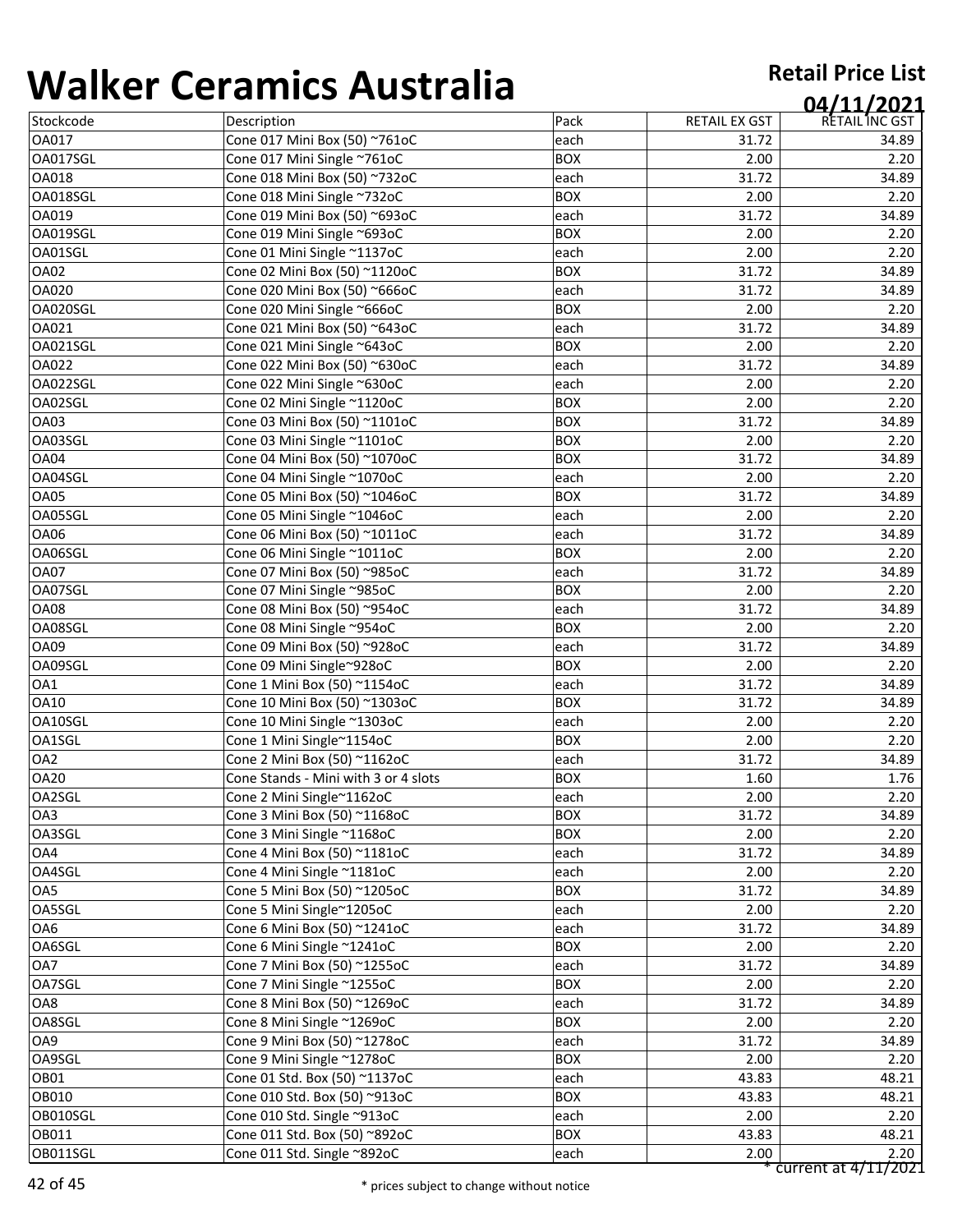|                  | 97191111997199719119                    |            |               | 04/11/2021     |
|------------------|-----------------------------------------|------------|---------------|----------------|
| Stockcode        | Description                             | Pack       | RETAIL EX GST | RETAIL INC GST |
| OB012            | Cone 012 Std. Box (50) ~880oC           | <b>BOX</b> | 43.83         | 48.21          |
| OB012SGL         | Cone 012 Std. Single ~880oC             | each       | 2.00          | 2.20           |
| OB013            | Cone 013 Std. Box (50) ~859oC           | <b>BOX</b> | 43.83         | 48.21          |
| OB013SGL         | Cone 013 Std. Single ~859oC             | <b>BOX</b> | 2.00          | 2.20           |
| OB014            | Cone 014 Std. Box (50) ~836oC           | each       | 43.83         | 48.21          |
| OB014SGL         | Cone 014 Std. Single ~836oC             | <b>BOX</b> | 2.00          | 2.20           |
| OB015            | Cone 015 Std. Box (50) ~816oC           | each       | 43.83         | 48.21          |
| OB015SGL         | Cone 015 Std. Single ~816oC             | <b>BOX</b> | 2.00          | 2.20           |
| OB016            | Cone 016 Std. Box (50) ~794oC           | each       | 43.83         | 48.21          |
| OB016SGL         | Cone 016 Std. Single ~794oC             | <b>BOX</b> | 2.00          | 2.20           |
| OB017            | Cone 017 Std. Box (50) ~761oC           | each       | 43.83         | 48.21          |
| OB017SGL         | Cone 017 Std. Single~761oC              | <b>BOX</b> | 2.00          | 2.20           |
| OB018            | Cone 018 Std. Box (50) ~732oC           | each       | 43.83         | 48.21          |
| OB018SGL         | Cone 018 Std. Single ~732oC             | <b>BOX</b> | 2.00          | 2.20           |
| OB019            | Cone 019 Std. Box (50) ~693oC           | each       | 43.83         | 48.21          |
| OB019SGL         | Cone 019 Std. Single ~693oC             | <b>BOX</b> | 2.00          | 2.20           |
| OB01SGL          | Cone 01 Std. Single ~1137oC             | each       | 2.00          | 2.20           |
| OB <sub>02</sub> | Cone 02 Std. Box (50) ~1120oC           | <b>BOX</b> | 43.83         | 48.21          |
| <b>OB020</b>     | Cone 020 Std. Box (50) ~638oC           | each       | 43.83         | 48.21          |
| OB020SGL         | Cone 020 Std. Single ~638oC             | <b>BOX</b> | 2.00          | 2.20           |
| OB02SGL          | Cone 02 Std. Single ~1120oC             | each       | 2.00          | 2.20           |
| OB <sub>03</sub> | Cone 03 Std. Box (50) ~1101oC           | <b>BOX</b> | 43.83         | 48.21          |
| OB03SGL          | Cone 03 Std. Single ~1101oC             | each       | 2.00          | 2.20           |
| OB04             | Cone 04 Std. Box (50) ~1070oC           | each       | 43.83         | 48.21          |
| OB04SGL          | Cone 04 Std. Single ~1070oC             | <b>BOX</b> | 2.00          | 2.20           |
| OB05             | Cone 05 Std. Box (50) ~1046oC           | <b>BOX</b> | 43.83         | 48.21          |
| OB05SGL          | Cone 05 Std. Single ~1046oC             | each       | 2.00          | 2.20           |
| <b>OB06</b>      | Cone 06 Std. Box (50) ~1011oC           | each       | 43.83         | 48.21          |
| OB06SGL          | Cone 06 Std. Single ~1011oC             | <b>BOX</b> | 2.00          | 2.20           |
| OB <sub>07</sub> | Cone 07 Std. Box (50) ~985oC            | each       | 43.83         | 48.21          |
| OB07SGL          | Cone 07 Std. Single ~985oC              | <b>BOX</b> | 2.00          | 2.20           |
| OB <sub>08</sub> | Cone 08 Std. Box (50) ~954oC            | each       | 43.83         | 48.21          |
| OB08SGL          | Cone 08 Std. Single ~954oC              | <b>BOX</b> | 2.00          | 2.20           |
| OB <sub>09</sub> | Cone 09 Std. Box (50) ~928oC            | each       | 43.83         | 48.21          |
| OB09SGL          | Cone 09 Std. Single ~928oC              | <b>BOX</b> | 2.00          | 2.20           |
| OB1              | Cone 1 Std. Box (50) ~1154oC            | each       | 43.83         | 48.21          |
| <b>OB10</b>      | Cone 10 Std. Box (50) ~1303oC           | <b>BOX</b> | 43.83         | 48.21          |
| OB10SGL          | Cone 10 Std. Single ~1303oC             | each       | 2.00          | 2.20           |
| OB10SS           | Cone 10 Std. Self Supp Box (25) ~1303oC | <b>BOX</b> | 43.83         | 48.21          |
| <b>OB11</b>      | Cone 11 Std. Box (50) ~1312oC           | each       | 43.83         | 48.21          |
| OB11SGL          | Cone 11 Std. Single ~1312oC             | <b>BOX</b> | 2.00          | 2.20           |
| <b>OB12</b>      | Cone 12 Std. Box (50) ~1324oC           | each       | 43.83         | 48.21          |
| OB12SGL          | Cone 12 Std. Single ~1324oC             | <b>BOX</b> | 2.00          | 2.20           |
| <b>OB13</b>      | Cone 13 Std. Box (50) ~1346oC           | <b>BOX</b> | 43.83         | 48.21          |
| OB13SGL          | Cone 13 Std. Single ~1346oC             | each       | 2.00          | 2.20           |
| <b>OB14</b>      | Cone 14 Std. Box (50) ~1388oC           | <b>BOX</b> | 43.83         | 48.21          |
| OB14SGL          | Cone 14 Std. Single ~1388oC             | <b>BOX</b> | 2.00          | 2.20           |
| <b>OB15</b>      | Cone 15 Std. Box (50) ~1424oC           | each       | 43.83         | 48.21          |
| OB15SGL          | Cone 15 Std. Single ~1424oC             | BOX        | 2.00          | 2.20           |
| <b>OB18</b>      | Cone 18 Std.Box (50) ~1500oC            | each       | 43.83         | 48.21          |
| OB1SGL           | Cone 1 Std. Single ~1154oC              | BOX        | 2.00          | 2.20           |
| OB <sub>2</sub>  | Cone 2 Std. Box (50) ~1162oC            | each       | 43.83         | 48.21          |
| OB <sub>20</sub> | Cone Stand - Standard 4 Hole            | BOX        | 5.25          | 5.78           |
| OB2SGL           | Cone 2 Std. Single ~1162oC              | each       | 2.00          | 2.20           |
| OB <sub>3</sub>  | Cone 3 Std. Box (50) ~1168oC            | <b>BOX</b> | 43.83         | 48.21          |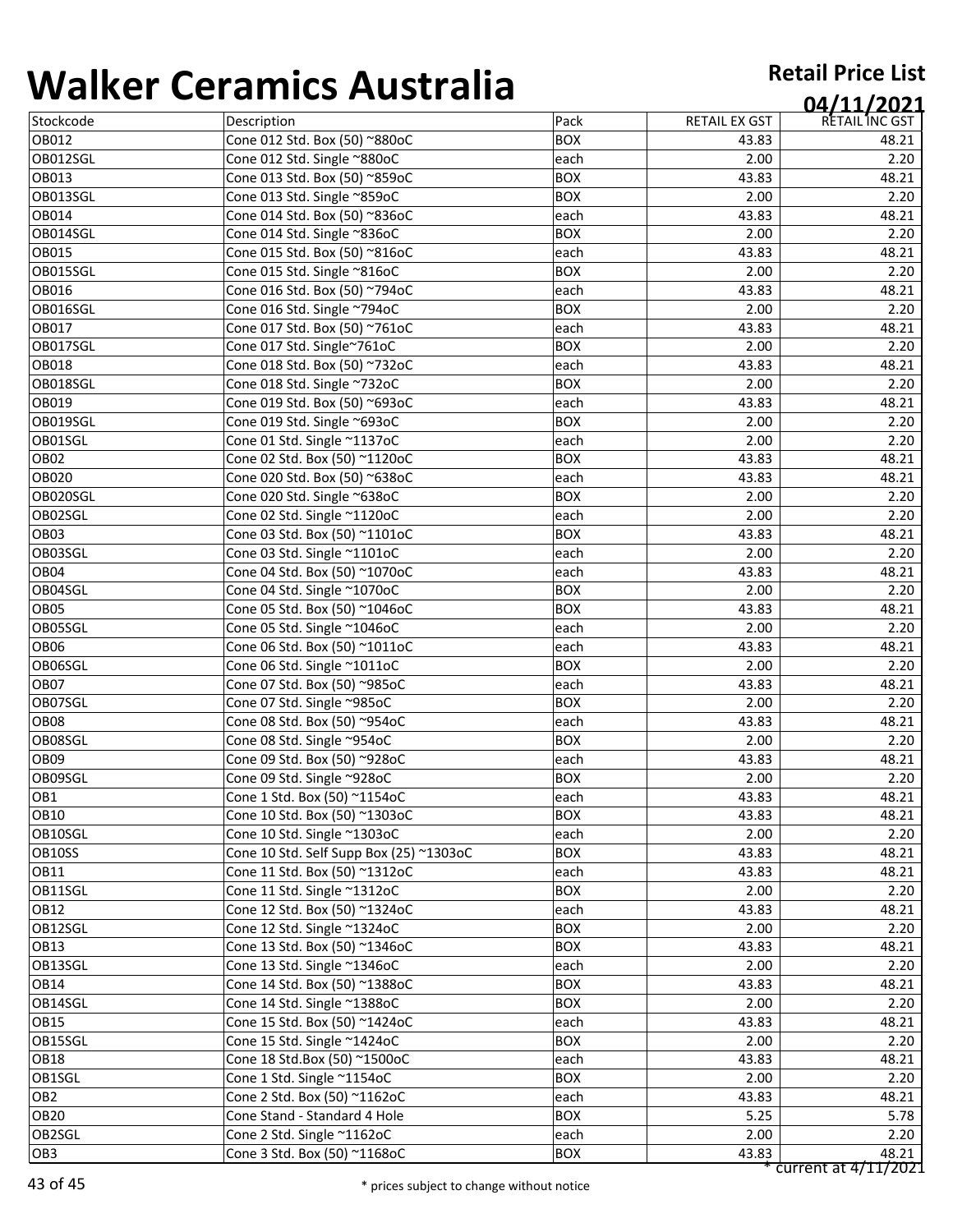| 1771 N V V      | 82. THE 1997 I SHIP IS TO                             |                 |                      | 04/11/2021     |
|-----------------|-------------------------------------------------------|-----------------|----------------------|----------------|
| Stockcode       | Description                                           | Pack            | <b>RETAIL EX GST</b> | RETAIL INC GST |
| OB3SGL          | Cone 3 Std. Single ~1168oC                            | each            | 2.00                 | 2.20           |
| OB4             | Cone 4 Std. Box (50) ~1181oC                          | each            | 43.83                | 48.21          |
| OB4SGL          | Cone 4 Std. Single ~1181oC                            | each            | 2.00                 | 2.20           |
| OB5             | Cone 5 Std. Box (50) ~1205oC                          | <b>BOX</b>      | 43.83                | 48.21          |
| OB5SGL          | Cone 5 Std. Single ~1205oC                            | each            | 2.00                 | 2.20           |
| OB <sub>6</sub> | Cone 6 Std. Box (50) ~1241oC                          | each            | 43.83                | 48.21          |
| OB6SGL          | Cone 6 Std. Single ~1241oC                            | <b>BOX</b>      | 2.00                 | 2.20           |
| OB7             | Cone 7 Std. Box (50) ~1255oC                          | each            | 43.83                | 48.21          |
| OB7SGL          | Cone 7 Std. Single ~1255oC                            | <b>BOX</b>      | 2.00                 | 2.20           |
| OB8             | Cone 8 Std. Box (50) ~1269oC                          | each            | 43.83                | 48.21          |
| OB8SGL          | Cone 8 Std. Single ~1269oC                            | <b>BOX</b>      | 2.00                 | 2.20           |
| OB9             | Cone 9 Std. Box (50) ~1278oC                          | each            | 43.83                | 48.21          |
| OB9SGL          | Cone 9 Std. Single ~1278oC                            | <b>BOX</b>      | 2.00                 | 2.20           |
| PA25.1          | Air Set Jointing Cement                               | each            | 14.55                | 16.01          |
| PA25.15         | Air Set Jointing Cement 15kg                          | <b>BOX</b>      | 101.00               | 111.10         |
| PA25.5          | Air Set Jointing Cement                               | each            | 50.00                | 55.00          |
| <b>PA35</b>     | Firebrick RI26 230x114x64mm                           | <b>BOX</b>      | 9.75                 | 10.73          |
| <b>PA36</b>     | Firebrick AL42 Dense 42% AL203 75mm thick             | each            | 9.75                 | 10.73          |
| PA40.1          | Vermiculite Insulating                                | <b>BOX</b>      | 20.00                | 22.00          |
| PA40.5          | Vermiculite Insulating                                | each            | 80.00                | 88.00          |
| <b>PA40.B</b>   | Vermiculite Insulating 100Lt ~6-7kg                   | 1 <sub>kg</sub> | 90.00                | 99.00          |
| PA5             | Cement Fondu 25kg                                     | <b>15 KG</b>    | 85.60                | 94.16          |
| <b>PA50</b>     | Durablanket 1400°C 25mm x 600mm per m                 | 5 kg            | 50.10                | 55.11          |
| <b>PA55</b>     | Durablanket 1260oC 3mmx610mm Wide per m               | each            | 32.30                | 35.53          |
| <b>PA60</b>     | Durablanket 1400oC 25mmx 600mm x 7.2m                 | each            | 206.00               | 226.60         |
| <b>PA65</b>     | Durablanket 1260oC 3mmx610mmx20m / 20m roll           | $ 1$ kg         | 466.00               | 512.60         |
| <b>PA70</b>     | Ceramic Fibre Board 1260º 900x600x25mm (Min purd 5 kg |                 | 62.50                | 68.75          |
| <b>PA75</b>     | Ceramic Fibre Board 1260º 900x600x50mm (Min purdeach  |                 | 125.00               | 137.50         |
| QD100           | Thermocouple Type R 225mm Pt Rh 1400oC                | $25$ kg         | 600.00               | 660.00         |
| QD110           | Thermocouple Type R 330mm Pt Rh 1400oC                | each            | 650.00               | 715.00         |
| QD115           | Thermocouple Type N 225mm 1200oC                      | each            | 166.00               | 182.60         |
| QD116           | Thermocouple Type N 330mm 1200oC                      | each            | 174.00               | 191.40         |
| QD120           | Lead Type K 1200 with Plug M5188 Yellow 1850mm        | each            | 25.00                | 27.50          |
| QD121           | Plug to Suit Type K TCMiniK                           |                 | 10.00                | 11.00          |
| QD125           | Lead Type N 1200 with Plug M5188N Orange 1850mm       |                 | 25.00                | 27.50          |
| QD130           | Lead Type R 1400 with Plug M5189 Green 1850mm         | each            | 25.00                | 27.50          |
| QD130 PER M     | Lead Type R Green \$/m                                | each            | 10.00                | 11.00          |
| QD131           | Plug to Suit Type R TCMiniR                           | each            | 10.00                | 11.00          |
| QD191           | Sheath to Suit Thermocouple 10mm OD up to 300mm each  |                 | 76.00                | 83.60          |
| QD50            | Kiln Bungs - Tetlow                                   | each            | 22.00                | 24.20          |
| QD51            | Kiln Bungs - Woodrow                                  | each            | 30.00                | 33.00          |
| QD601           | Kiln Sitter Cone supports (2)                         | each            | 38.50                | 42.35          |
| QD602           | Kiln Sitter Gauge                                     | each            | 40.00                | 44.00          |
| QD603           | Kiln Sitter Sensing Rod 330mm                         | each            | 44.00                | 48.40          |
| QD604           | Kiln Sitter Claw                                      | each            | 40.00                | 44.00          |
| QD71            | Pyrometer Model 1314 suits up to 1400oC               | each            | 550.00               | 605.00         |
| QD80            | Thermocouple 225mm Type K 1200oC                      | each            | 45.35                | 49.89          |
| QD90            | Thermocouple 330mm Type K 1200oC                      | each            | 54.90                | 60.39          |
| SA323           | Firing An Electric Kiln                               | each            | 7.50                 | 8.25           |
| SA330           | Firing With LPG Book                                  | each            | 7.50                 | 8.25           |
| SA <sub>5</sub> | <b>Walker Ceramics Handbook</b>                       | each            | 9.05                 | 9.95           |
| SD10            | DVD 1 - Throwing by Greg Daly                         | each            | 35.00                | 38.50          |
| <b>SD20</b>     | DVD 2 - Finishing by Greg Daly                        | each            | 35.00                | 38.50          |
| SD30            | DVD 3 - Handbuilding 1 by Greg Daly                   | each            | 35.00                | 38.50          |
| <b>SD40</b>     | DVD 4 - Handbuilding 2 by Greg Daly                   | each            | 35.00                | 38.50          |